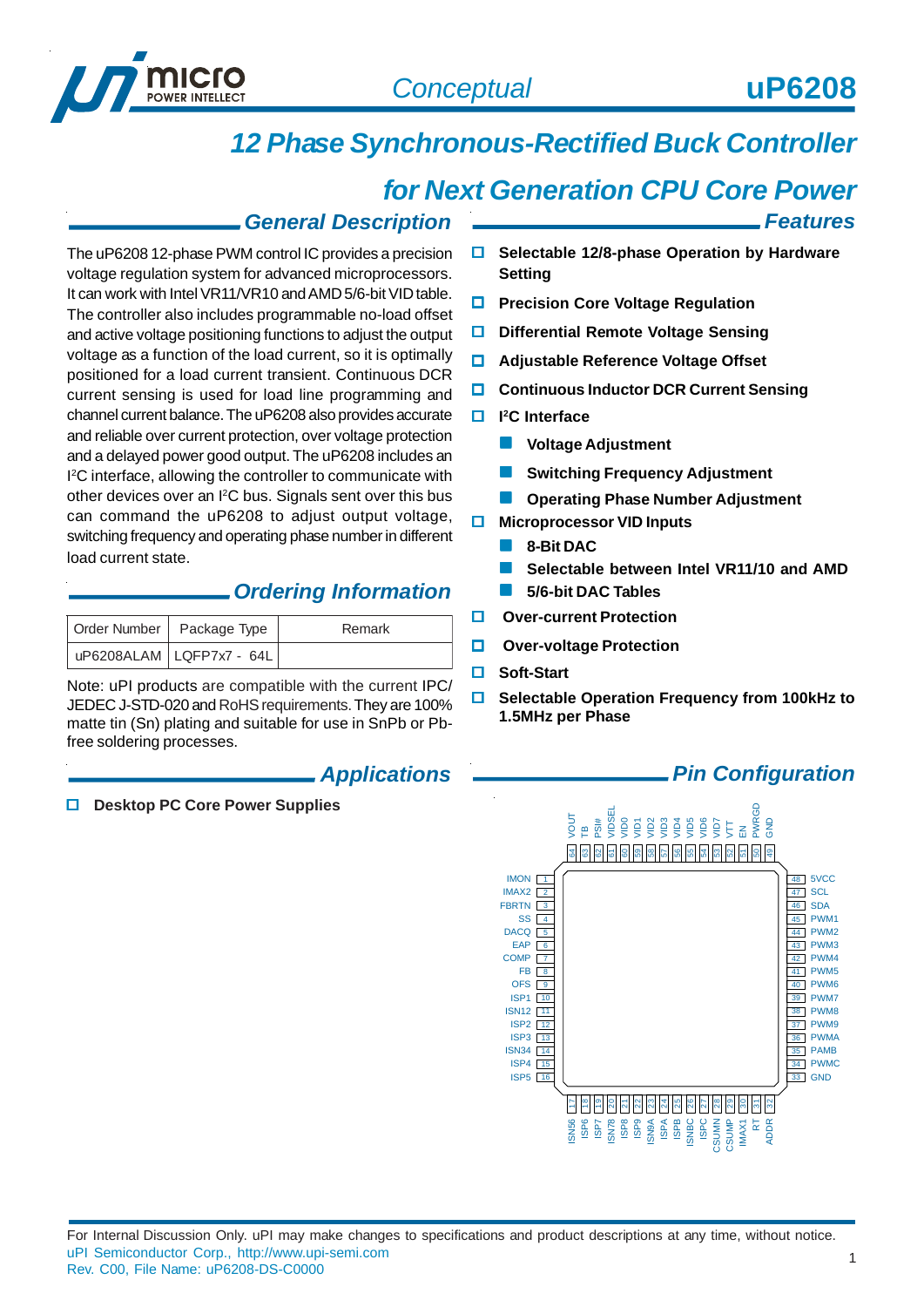

# *Typical Application Circuit*

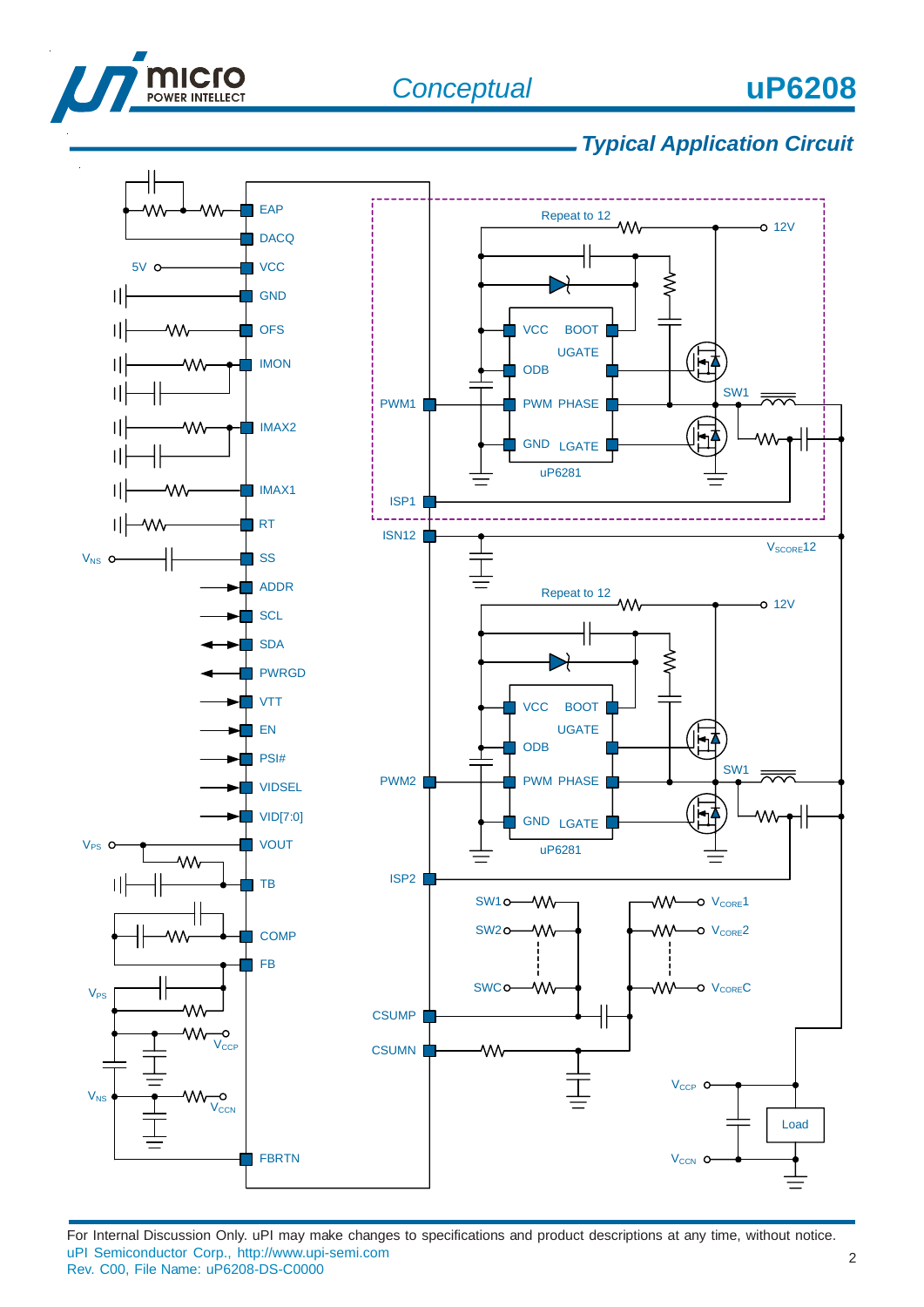

3

# *Functional Pin Description*

| No.            | <b>Name</b>      | <b>Pin Function</b>                                                                                                                                                                                                                                                                                                                                                                                                                                                                                                   |
|----------------|------------------|-----------------------------------------------------------------------------------------------------------------------------------------------------------------------------------------------------------------------------------------------------------------------------------------------------------------------------------------------------------------------------------------------------------------------------------------------------------------------------------------------------------------------|
| 1              | <b>IMON</b>      | Output Current Indication. Analog output representing total load current. Output current of IMON<br>is proportional to total load current. Connect a resistor between IMON and GND then the voltage<br>of IMON is proportional to total load current. A capacitor may be connected between IMON and<br>GND also to adjust the response time of IMON. IMON voltage is clamped to be lower than VTT.                                                                                                                    |
| $\overline{2}$ | <b>IMAX2</b>     | Total Load Current OCP Setting Input. Output current of IMAX2 is proportional to total load<br>current. Connect a resistor between IMAX2 and GND then the voltage of IMAX2 is proportional to<br>total load current. If IMAX2 voltage is higher than 1.2V, OCP will be triggered. Resistor between<br>IMAX2 and GND can adjust OCP level. Capacitor between IMAX2 and GND can filter load current<br>ripple to avoid OCP mis-trigger.                                                                                 |
| 3              | <b>FBRTN</b>     | Feedback Return. VID DAC and error amplifier reference for remote sensing of the output<br>voltage.                                                                                                                                                                                                                                                                                                                                                                                                                   |
| 4              | SS               | Soft Start. A capacitor connected between SS and GND sets the soft start ramp-up time. Pull<br>this pin to GND will shut down the controller.                                                                                                                                                                                                                                                                                                                                                                         |
| 5              | <b>DACQ</b>      | <b>DAC Output.</b>                                                                                                                                                                                                                                                                                                                                                                                                                                                                                                    |
| 6              | EAP              | Non-Inverting Input of the Error Amplifier. A resistor between EAP and the DACQ sets the<br>load line.                                                                                                                                                                                                                                                                                                                                                                                                                |
| $\overline{7}$ | <b>COMP</b>      | <b>Compensation Output.</b> Error amplifier output and compensation point.                                                                                                                                                                                                                                                                                                                                                                                                                                            |
| 8              | <b>FB</b>        | Feedback Pin. Feedback input. Error amplifier inverting input for remote sensing of the output<br>voltage. FB, COMP and output voltage are tied together through external R-C networks to<br>compensate the regulator.                                                                                                                                                                                                                                                                                                |
| 9              | <b>OFS</b>       | Zero Current Offset. Connect a resistor between OFS and GND to generate an offset voltage<br>across the resistor between FB and output voltage. The offset current is generated via the external<br>resistor and a precision internal voltage. For no offset, the OFS pin should be left unconnected.                                                                                                                                                                                                                 |
| 10             | ISP1             | Non-inverting Input of the Current Sensing GM Amplifier for Phase 1. The pin is used for<br>differentially sensing channel 1 output currents. The sensed current is used for channel current<br>balancing and protection. Connect this pin to the node between the RC sense elements surrounding<br>the inductor.                                                                                                                                                                                                     |
| 11             | <b>ISN12</b>     | Inverting Input of the Current Sensing GM Amplifier for Phase1 and 2. Common inverting<br>input of channel 1 and channel 2 current sensing. Tie the pin to the midway of VCORE side of<br>channel 1 and channel 2 sensing capacitor. The VCORE side of channel 1 inductor and channel<br>2 inductor should be placed as close as possible. The resistance between ISN12 to the VCORE<br>side of inductor 1 and inductor 2 should be as equal as possible. PCB trace resistance should be<br>taken into consideration. |
| 12             | ISP <sub>2</sub> | Non-inverting Input of the Current Sensing GM Amplifier for Phase 2. The pin is used for<br>differentially sensing channel 2 output currents. The sensed current is used for channel current<br>balancing and protection. Connect this pin to the node between the RC sense elements surrounding<br>the inductor.                                                                                                                                                                                                     |
| 13             | ISP <sub>3</sub> | Non-inverting Input of the Current Sensing GM Amplifier for Phase 3. The pin is used for<br>differentially sensing channel 3 output currents. The sensed current is used for channel current<br>balancing and protection. Connect this pin to the node between the RC sense elements<br>surrounding the inductor.                                                                                                                                                                                                     |
| 14             | ISN34            | Inverting Input of the Current Sensing GM Amplifier for Phase 3 and 4. Function is the same<br>as ISN12 except the respective channels are 3 and 4.                                                                                                                                                                                                                                                                                                                                                                   |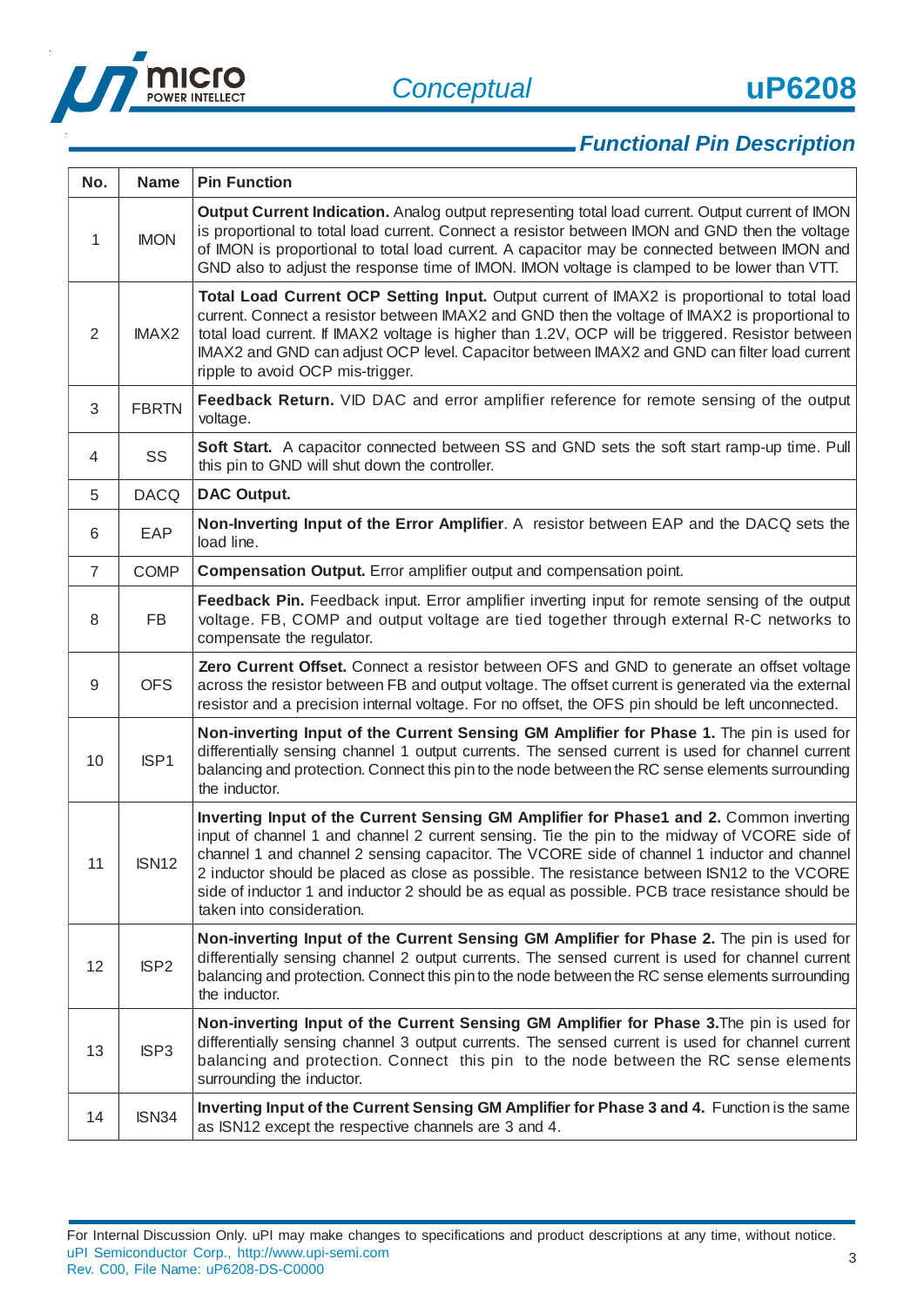

| No. | <b>Name</b>      | <b>Pin Function</b>                                                                                                                                                                                                                                                                                               |
|-----|------------------|-------------------------------------------------------------------------------------------------------------------------------------------------------------------------------------------------------------------------------------------------------------------------------------------------------------------|
| 15  | ISP4             | Non-inverting Input of the Current Sensing GM Amplifier for Phase 4. The pin is used for<br>differentially sensing channel 4 output currents. The sensed current is used for channel current<br>balancing and protection. Connect this pin to the node between the RC sense elements surrounding<br>the inductor. |
| 16  | ISP <sub>5</sub> | Non-inverting Input of the Current Sensing GM Amplifier for Phase 5. The pin is used for<br>differentially sensing channel 5 output currents. The sensed current is used for channel current<br>balancing and protection. Connect this pin to the node between the RC sense elements<br>surrounding the inductor. |
| 17  | <b>ISN56</b>     | Inverting Input of the Current Sensing GM Amplifier for Phase 5 and 6. Function is the same<br>as ISN12 except the respective channels are 5 and 6.                                                                                                                                                               |
| 18  | ISP <sub>6</sub> | Non-inverting Input of the Current Sensing GM Amplifier for Phase 6. The pin is used for<br>differentially sensing channel 6 output current. The sensed current is used for channel current<br>balancing and protection. Connect this pin to the node between the RC sense elements surrounding<br>the inductor.  |
| 19  | ISP7             | Non-inverting Input of the Current Sensing GM Amplifier for Phase 7. The pin is used for<br>differentially sensing channel 7 output current. The sensed current is used for channel current<br>balancing and protection. Connect this pin to the node between the RC sense elements surrounding<br>the inductor.  |
| 20  | <b>ISN78</b>     | Inverting Input of the Current Sensing GM Amplifier for Phase 7 and 8. Function is the same<br>as ISN12 except the respective channels are 7 and 8.                                                                                                                                                               |
| 21  | ISP8             | Non-inverting Input of the Current Sensing GM Amplifier for Phase 8. The pin is used for<br>differentially sensing channel 8 output current. The sensed current is used for channel current<br>balancing and protection. Connect this pin to the node between the RC sense elements surrounding<br>the inductor.  |
| 22  | ISP9             | Non-inverting Input of the Current Sensing GM Amplifier for Phase 9. The pin is used for<br>differentially sensing channel 9 output current. The sensed current is used for channel current<br>balancing and protection. Connect this pin to the node between the RC sense elements surrounding<br>the inductor.  |
| 23  | <b>ISN9A</b>     | Inverting Input of the Current Sensing GM Amplifier for Phase 9 and A. Function is the same<br>as ISN12 except the respective channels are 9 and A. Besides, connecting ISN9A to VCC will<br>program the controller for 8-phase operation.                                                                        |
| 24  | <b>ISPA</b>      | Non-inverting Input of the Current Sensing GM Amplifier for Phase A. The pin is used for<br>differentially sensing channel A output current. The sensed current is used for channel current<br>balancing and protection. Connect this pin to the node between the RC sense elements surrounding<br>the inductor.  |
| 25  | <b>ISPB</b>      | Non-inverting Input of the Current Sensing GM Amplifier for Phase B. The pin is used for<br>differentially sensing channel B output current. The sensed current is used for channel current<br>balancing and protection. Connect this pin to the node between the RC sense elements surrounding<br>the inductor.  |
| 26  | <b>ISNBC</b>     | Inverting Input of the Current Sensing GM Amplifier for Phase B and C. Function is the same<br>as ISN12 except the respective channels are B and C.                                                                                                                                                               |
| 27  | <b>ISPC</b>      | Non-inverting Input of the Current Sensing GM Amplifier for Phase C. The pin is used for<br>differentially sensing channel C output current. The sensed current is used for channel current<br>balancing and protection. Connect this pin to the node between the RC sense elements surrounding<br>the inductor.  |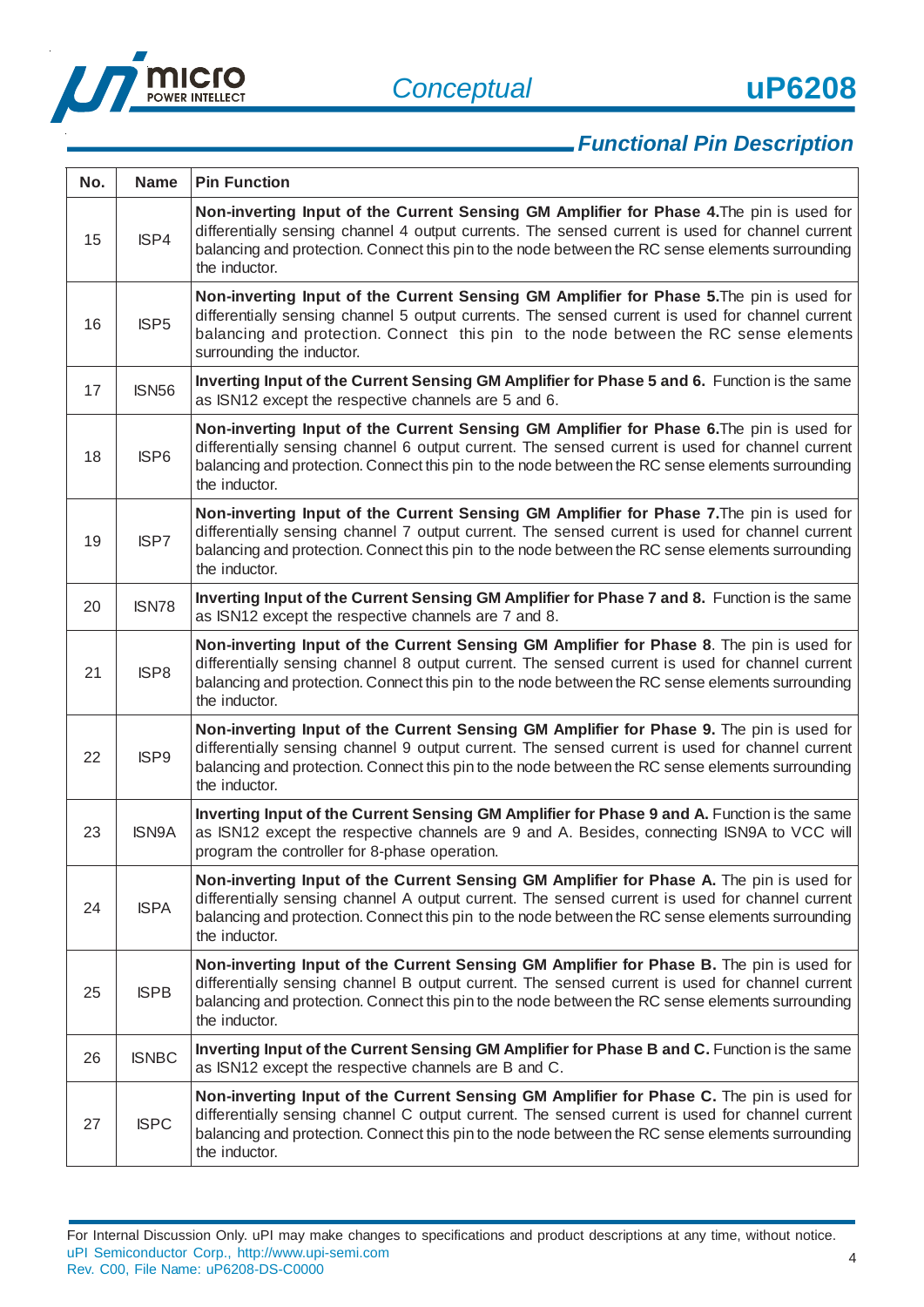

| No. | <b>Name</b>      | <b>Pin Function</b>                                                                                                                                                                                                                                                                                                                                                                                                         |
|-----|------------------|-----------------------------------------------------------------------------------------------------------------------------------------------------------------------------------------------------------------------------------------------------------------------------------------------------------------------------------------------------------------------------------------------------------------------------|
| 28  | <b>CSUMN</b>     | Inverting Input of the Current Sensing Amplifier for Total Current. Total load current sense<br>inverting input. Connect a resistor between CSUMN and the VCORE side of all output inductors.<br>The selected VCORE point should have equal resistance to the VCORE side of all inductors. PCB<br>trace resistance should be taken into consideration.                                                                      |
| 29  | <b>CSUMP</b>     | Non-inverting Input of the Current Sensing GM Amplifier for Total Current. Channel current<br>averaging node. Resistors from each switch node to this pin average the inductor currents on the<br>capacitor between CSUMP and VCORE.                                                                                                                                                                                        |
| 30  | IMAX1            | Connect a resistor between IMAX1 and GND to generate a reference current for channel current<br>OCP. The reference current is generated via the external resistor and a precision internal voltage.                                                                                                                                                                                                                         |
| 31  | <b>RT</b>        | Switching Frequency Programming. Connect a resistor from this pin to GND to set the<br>switching frequency.                                                                                                                                                                                                                                                                                                                 |
| 32  | <b>ADDR</b>      | Address Selection for I <sup>2</sup> C Interface. Connect a voltage divider from VCC to ADDR to GND to<br>set the PC address. The pin selects which of the three 8-bit Slave PC addresses will be used by<br>the controller. Connecting this pin to GND will choose address (1000_110x). Connecting this pin<br>to VCC will choose address (1000_110x). Connecting this pin to VCC/2 will choose address<br>$(1000\_101x).$ |
| 33  | <b>GND</b>       | Ground. GND is the bias and reference ground for the IC.                                                                                                                                                                                                                                                                                                                                                                    |
| 34  | <b>PWMC</b>      | PWM Output for Phase C.Pulse width modulation output. Each output is connected to the input<br>of external MOSFET driver such as the uP6281.                                                                                                                                                                                                                                                                                |
| 35  | <b>PWMB</b>      | PWM Output for Phase B.Pulse width modulation output. Each output is connected to the input<br>of external MOSFET driver such as the uP6281.                                                                                                                                                                                                                                                                                |
| 36  | <b>PWMA</b>      | PWM Output for Phase A. Pulse width modulation output. Each output is connected to the input<br>of external MOSFET driver such as the uP6281.                                                                                                                                                                                                                                                                               |
| 37  | PWM9             | PWM Output for Phase 9. Pulse width modulation output. Each output is connected to the input<br>of external MOSFET driver such as the uP6281.                                                                                                                                                                                                                                                                               |
| 38  | PWM8             | PWM Output for Phase 8. Pulse width modulation output. Each output is connected to the input<br>of external MOSFET driver such as the uP6281.                                                                                                                                                                                                                                                                               |
| 39  | PWM7             | PWM Output for Phase 7. Pulse width modulation output. Each output is connected to the input<br>of external MOSFET driver such as the uP6281.                                                                                                                                                                                                                                                                               |
| 40  | PWM6             | PWM Output for Phase 6. Pulse width modulation output. Each output is connected to the input<br>of external MOSFET driver such as the uP6281.                                                                                                                                                                                                                                                                               |
| 41  | PWM <sub>5</sub> | PWM Output for Phase 5. Pulse width modulation output. Each output is connected to the input<br>of external MOSFET driver such as the uP6281.                                                                                                                                                                                                                                                                               |
| 42  | PWM4             | PWM Output for Phase 4. Pulse width modulation output. Each output is connected to the input<br>of external MOSFET driver such as the uP6281.                                                                                                                                                                                                                                                                               |
| 43  | PWM3             | PWM Output for Phase 3. Pulse width modulation output. Each output is connected to the input<br>of external MOSFET driver such as the uP6281.                                                                                                                                                                                                                                                                               |
| 44  | PWM <sub>2</sub> | PWM Output for Phase 2. Pulse width modulation output. Each output is connected to the input<br>of external MOSFET driver such as the uP6281.                                                                                                                                                                                                                                                                               |
| 45  | PWM1             | PWM Output for Phase 1. Pulse width modulation output. Each output is connected to the input<br>of external MOSFET driver such as the uP6281.                                                                                                                                                                                                                                                                               |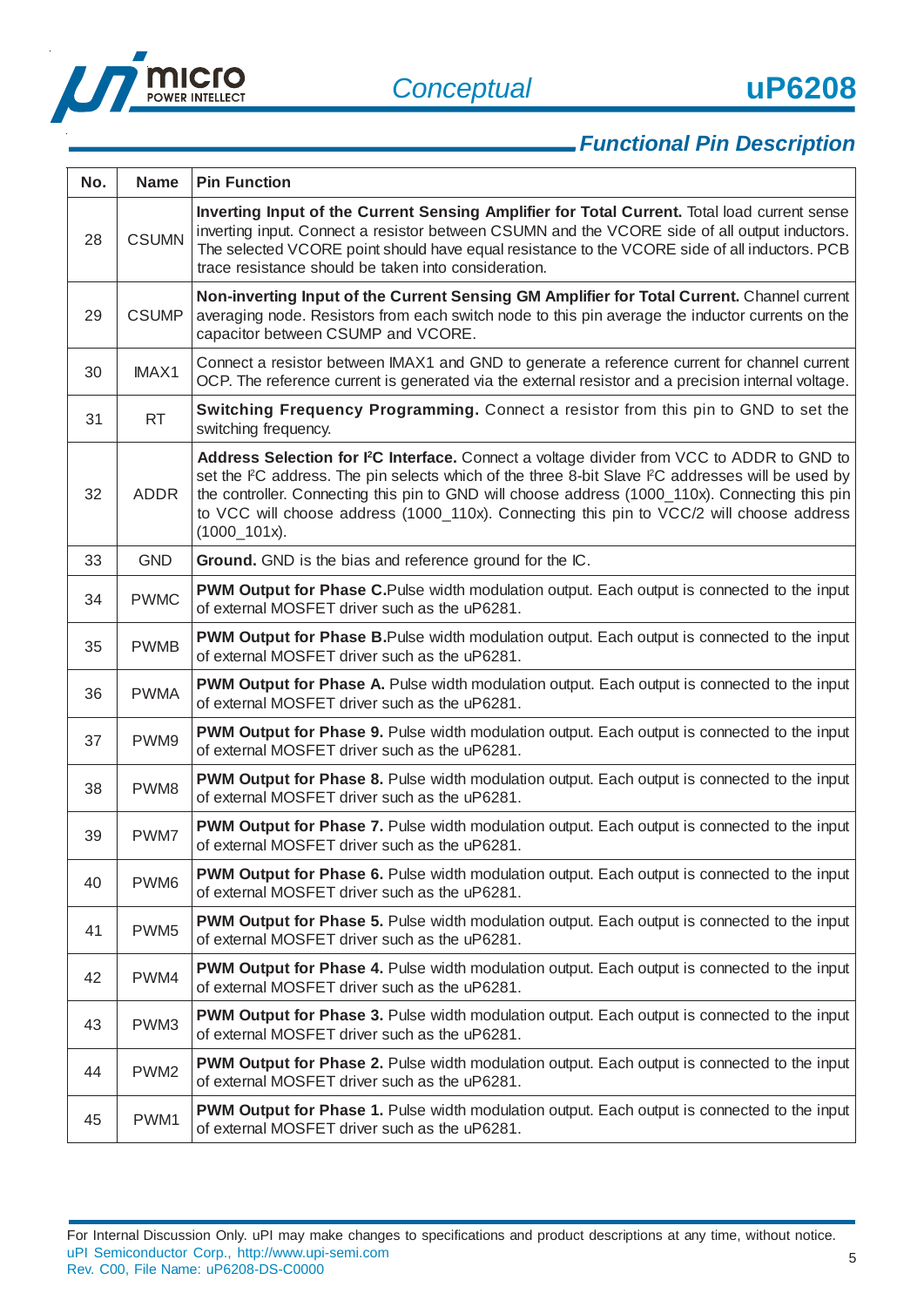

6

# *Functional Pin Description*

| No. | <b>Name</b>      | <b>Pin Function</b>                                                                                                                                                                                                                                                                         |
|-----|------------------|---------------------------------------------------------------------------------------------------------------------------------------------------------------------------------------------------------------------------------------------------------------------------------------------|
| 46  | <b>SDA</b>       | <b>Data for PC Interface.</b> Connect SDA to the bidirectional data line of the PC bus.                                                                                                                                                                                                     |
| 47  | <b>SCL</b>       | Clock for I <sup>2</sup> C Interface. Connect SCL to the clock signal for the I <sup>2</sup> C bus.                                                                                                                                                                                         |
| 48  | 5VCC             | <b>Supply Input fo the IC.</b> Connect this pin to a 5V voltage source with RC filter. Voltage power<br>supply of the IC. Connect this pin to a 5V supply and decouple using a 0.1uF ceramic capacitor.                                                                                     |
| 49  | <b>GND</b>       | Ground.                                                                                                                                                                                                                                                                                     |
| 50  | <b>PWRGD</b>     | Power Good Indication. This open-drain output is set to high impedance. Power good output.<br>Open drain output that indicates the soft start process is complete and no fault happens.                                                                                                     |
| 51  | EN               | Chip Enable. Pulling low this pin disables the uP6208. Enable input of the controller. Voltage of<br>this pin higher than 1.1V enables the controller. Lower than 1.0V disables the controller. It is<br>recommended to use this pin to detect whether MOSFET driver power supply is ready. |
| 52  | <b>VTT</b>       | Enable input of the controller. Voltage of this pin higher than 0.85V enables the controller. Lower<br>than 0.75V disables the controller. It is recommended to use this pin to detect whether VTT power<br>is ready.                                                                       |
| 53  | VID7             | Bit 7 of DAC Input. Voltage ID DAC inputs.                                                                                                                                                                                                                                                  |
| 54  | VID <sub>6</sub> | Bit 6 of DAC Input. Voltage ID DAC inputs.                                                                                                                                                                                                                                                  |
| 55  | VID <sub>5</sub> | Bit 5 of DAC Input. Voltage ID DAC inputs.                                                                                                                                                                                                                                                  |
| 56  | VID4             | Bit 4 of DAC Input. Voltage ID DAC inputs.                                                                                                                                                                                                                                                  |
| 57  | VID <sub>3</sub> | Bit 3 of DAC Input. Voltage ID DAC inputs.                                                                                                                                                                                                                                                  |
| 58  | VID <sub>2</sub> | Bit 2 of DAC Input. Voltage ID DAC inputs.                                                                                                                                                                                                                                                  |
| 59  | VID1             | Bit 1 of DAC Input. Voltage ID DAC inputs.                                                                                                                                                                                                                                                  |
| 60  | VID <sub>0</sub> | Bit 0 of DAC Input. Voltage ID DAC inputs.                                                                                                                                                                                                                                                  |
| 61  | <b>VIDSEL</b>    | VID Table Selection. VR select input. Connect this pin to VTT(1.2V) to select the VR11 DAC<br>table. Ground this pin to select the VR10 DAC table. Connect this pin to VCC(5V) to select AMD<br>DAC table.                                                                                  |
| 62  | PS#              | Power state indicator input from CPU. PS# is an active low signal, asserted when the CPU<br>current is in the range of ~< 25A. When PS\# goes low, controller will reduce the operating phase<br>number to improve light load efficiency.                                                   |
| 63  | TB               | Transient Boost. This pin along with the VOUT pin set the transient boost behavior.<br>Transient<br>boost. This pin along with the VOUT pin set the transient boost behavior.                                                                                                               |
| 64  | <b>VOUT</b>      | <b>Output voltage detection input.</b> Voltage of this pin is used for setting transient boost behavior<br>and OVP detection.                                                                                                                                                               |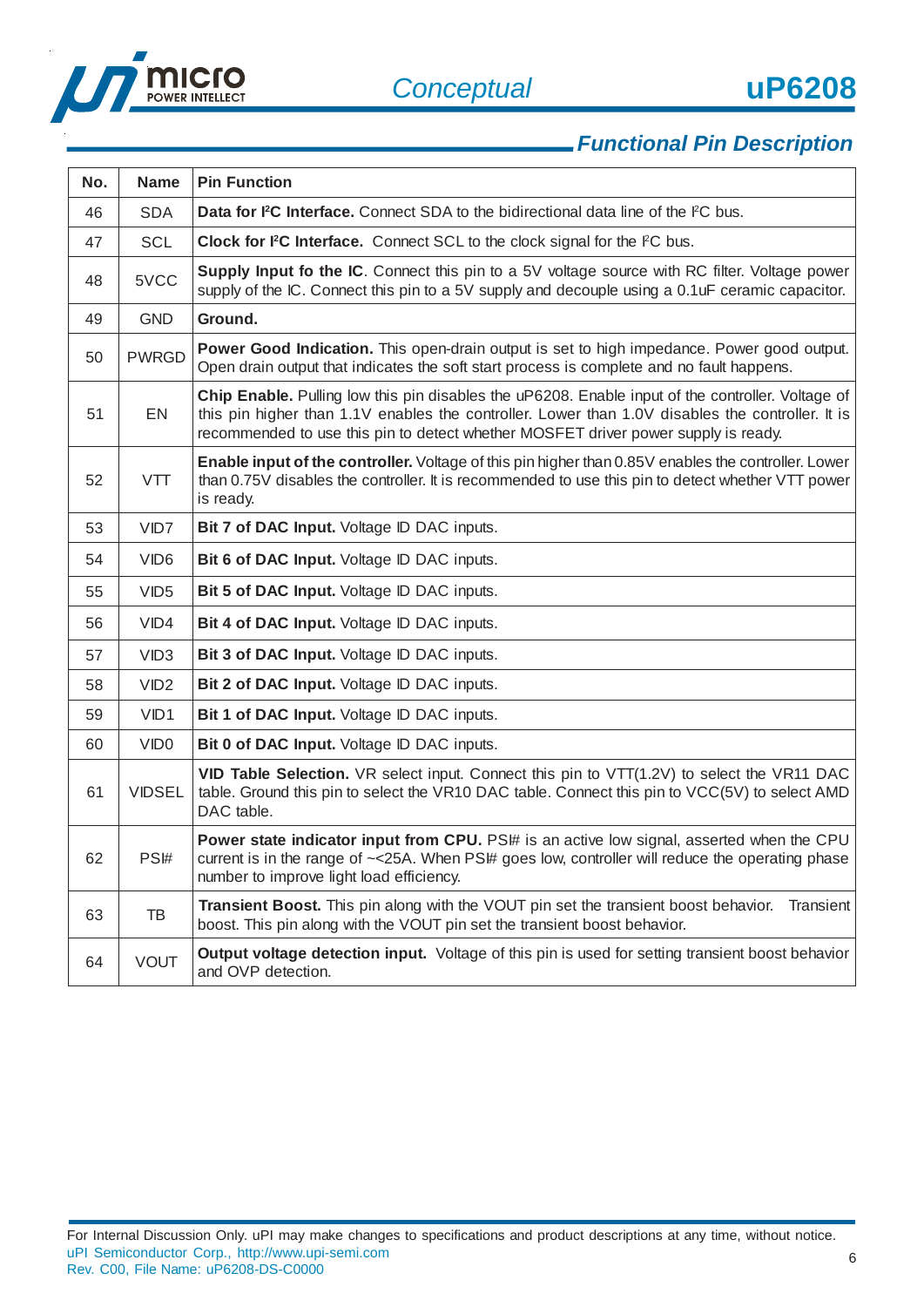



## *Functional Block Diagram*

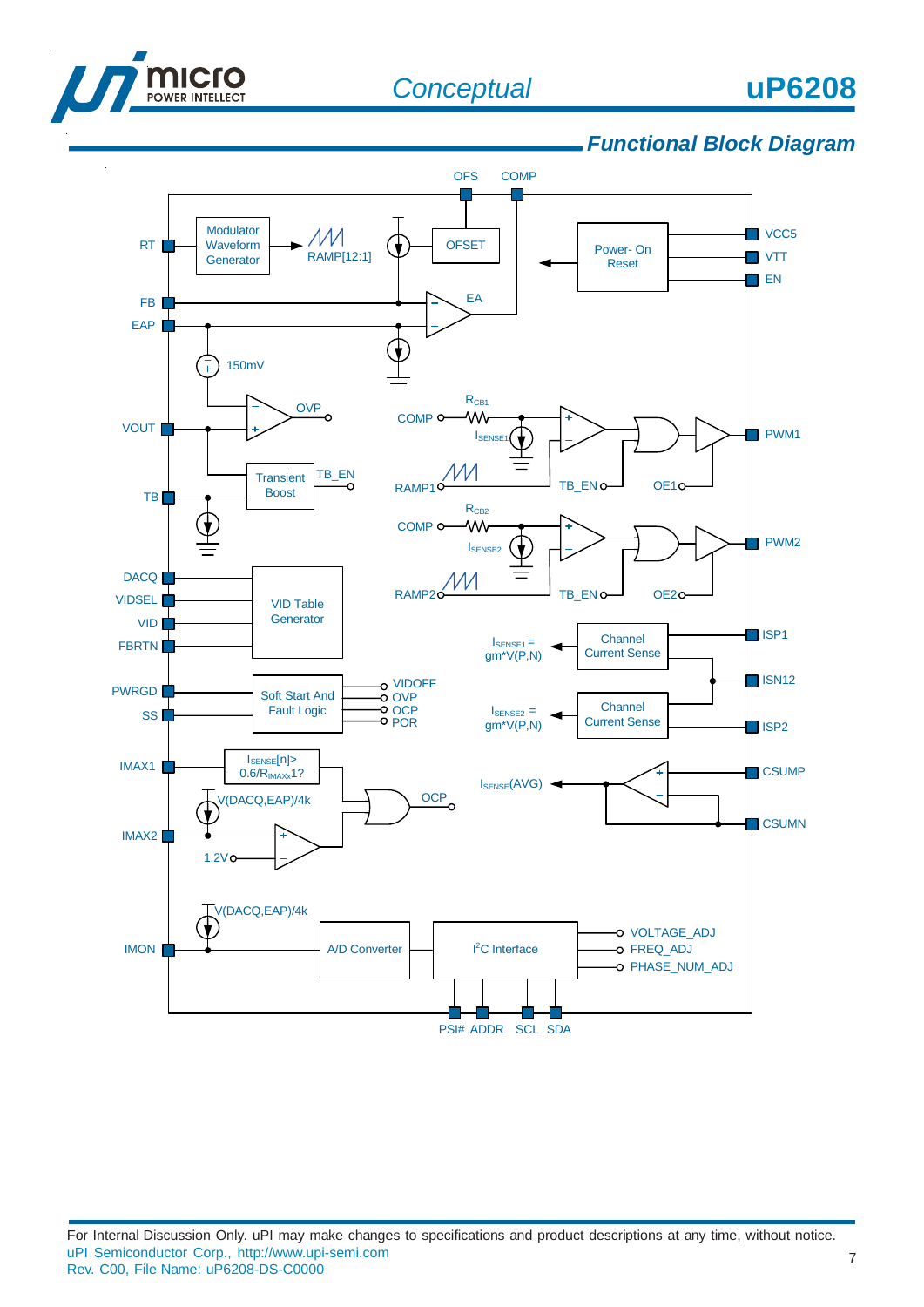

The uP6208 is a 12/8-phase, multimode (voltage control, current balance control, loadline control), fixed frequency PWM synchronous buck power converters. The internal VID DAC is designed for Intel VR11/VR10 and AMD 5/6-bit interface.

### **Power Ready Detection**



Figure1. Circuit for Power Ready Detection

During start-up, the uP6208 will detect  $V_{\text{ccs}}$ ,  $V_{TT}$  and EN. When  $V_{CC5}$  > 4.3V,  $V_{TT}$  > 0.85V and EN > 0.85V, POR (Power On Reset) will go high. POR is the internal signal to indicate all voltage powers are ready to let the uP6208 and the companioned MOSFET drivers to work properly. When POR = Low, the uP6208 will try to turn off both high side and low side MOSFETs.

### **Phase Detection**

The number of operational phases is determined by the internal circuitry that monitors the ISN9A voltages during start up. Normally, the uP6208 operates as a 12-phase PWM controller. Pull ISN9A to  $V_{cc5}$  programs 8-phase operation. The uP6208 detects the voltage of ISN9A at POR rising edge. At the rising edge, the uP6208 detects whether the voltage of ISN9A is higher than  $V_{\text{ccs}}$  - 1V to decide how many phases should be active. Phase detection is only active during start up. When  $POR = High$ , the number of operational phases is determined and latched.

## **Phase Switching Frequency**

The phase switching frequency of the the uP6208 is set by an external resistor connected between RT pin and GND. The frequency follows the graph in Figure 2.



Figure2.  $R_{RT}$  vs Phase Switching Frequency

### **V<sub>DAC</sub>** Generator

The uP6208 builds a precise bandgap reference circuit inside. The output voltage of bandgap reference is 2.1V referred to FBRTN. In Figure 3, the uP6208 uses plural resistors to generate precise reference voltages ranging from 0.5V to 2.1V. All the voltages connect to a multiplexer (MUX). According to the VID inputs and <sup>2</sup>C command, multiplexer outputs the selected voltage,  $V_{_{\text{DAC}}}$ . Please be careful that all the voltage values in Figure 3 are referred to FBRTN.



Figure3.  $V_{\text{p}_{\text{AC}}}$  Generator Circuit

## **Soft Start**

Output current of OPSS( $I_{SS}$ ) is limited within +/- 32uA (normal state) or +/- 320uA (VID OTF).



Figure 4. Circuit for Soft Start and Dynamic VID.

The  $V_{\text{OUT}}$  start-up time is set by a capacitor from the SS pin to FBRTN. In power\_on\_reset state (POR = Low), the SS pin is held at GND. After power\_on\_reset state (POR = High) and an extra delay 1600uS,  $V_{\rm SS}$  and  $V_{\rm EAP}$  begin to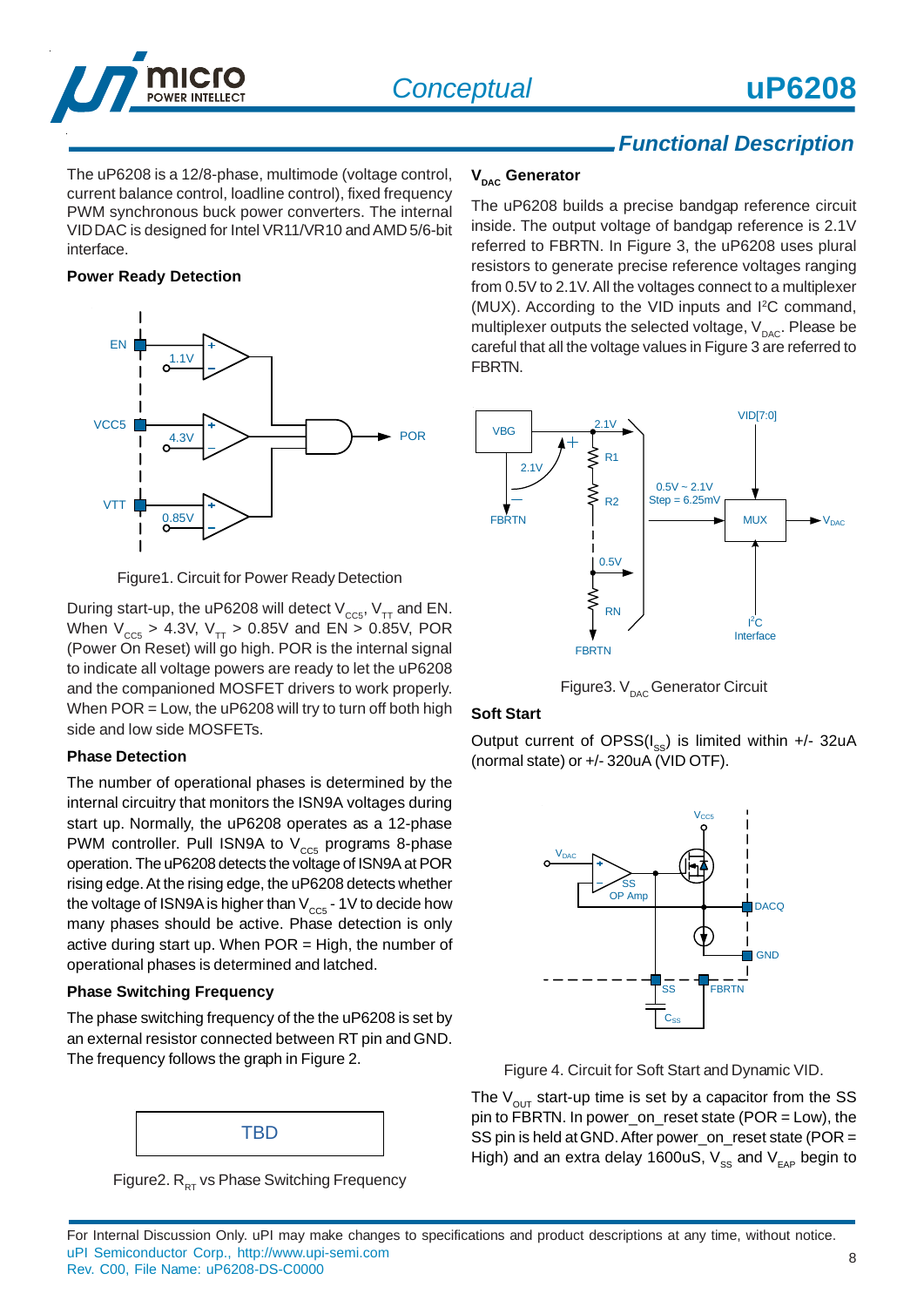

rise till  $V_{EAP} = V_{B O O T}$ . When  $V_{EAP} = V_{B O O T}$ , the uP6208 stays in this state for 800uS waiting for valid VID code sent by CPU. After receiving the valid VID code,  $V_{\text{OUT}}$  continues ramping up or down to the voltage specified by VID code. The typical soft start waveform is shown in Figure 5.

 $V_{TT}$  $0.85V$  $V_{CC5}$  $4.3V$ EN  $1.1V$  $V<sub>DAC</sub>$ T1 <sup>i</sup> T2 <sup>i</sup> T3 <sup>i</sup> T4 <sup>i</sup> T5  $V<sub>SS</sub>$  $V_{\text{DAO}}$ VR\_RDY V<sub>BOOT</sub>

Figure 5. Soft Start Waveforms.

 $V_{\text{OUT}}$  will trace  $V_{\text{EAP}}$  which is the non-inverting input of error amplifier. T1 is the delay time from power\_on\_reset state to the beginning of  $V_{\text{out}}$  rising.

$$
T1 \sim = 1600us + 0.7V \times C_{ss} / 32uA
$$
 (1)

T2 is the soft start time from  $V_{\text{out}} = 0$  to  $V_{\text{out}} = V_{\text{foot}}$ 

T2  $\sim$  =  $V_{\text{ROT}}$  x  $C_{\text{ss}}$  / 32uA

T3 is the dwelling time for  $V_{OUT} = V_{BOOT}$ . T3  $\sim$  = 800us. T4 is the soft start time from  $V_{\text{OUT}} = V_{\text{ROT}}$  to  $V_{\text{OUT}} = V_{\text{VID}}$ 

$$
T4 \sim = |V_{\text{VID}} \cdot V_{\text{BOOT}}| \times C_{\text{SS}} / 32 \text{uA}
$$
 (3)

T5 is the power good delay time,  $T5 \approx 1600$ us.

### **Dynamic VID**

The uP6208 can accept VID input changing while the controller is running. This allows the output voltage  $V_{\text{out}}$  to change while the DC/DC converter is running and supplying current to the load. This is commonly referred to as VID on-the-fly (OTF). A VID OTF may occur under either light or heavy load conditions. This change can be positive or negative. During VID OTF, V<sub>DAC</sub> is a staircase waveform. In the uP6208,  $C_{ss}$  is also used to filter the  $V_{_{DAC}}$ . By properly selecting  $C_{ss}$ , VID OTF performance can be improved.

## **Output Voltage Differential Sensing**

The uP6208 uses differential sensing by a high gain low offset error amplifier as shown in Figure 6. The CPU voltage is sensed between the FB and FBRTN pins. A resistor  $R_{FB}$  connects FB pin and the positive remote sense pin of the CPU  $V_{\text{cor}}$ . FBRTN pin connects to the negative remote sense pin of CPU  $V_{\text{ccN}}$  directly. The error amplifier compares EAP (= DACQ -  $I_{\text{SENSE}} \times R_{LL}$ ) with the  $V_{FB}$  to regulate the output voltage.



Figure 6. Circuit for  $V_{OUT}$  Differential Sensing and No Load Offset

### **No Load Offset**

In Figure 6,  $I_{\text{OFSN}}$  and  $I_{\text{OFSP}}$  are used to generate no-load offset. Either  $I_{\text{OFSN}}$  or  $I_{\text{OFSP}}$  is active during normal operation. Connect a resistor  $R_{OES}$  between OFS pin and GND to generate negative no-load offset voltage  $V_{\text{OESN}}$ .

$$
V_{\text{OFSN}} = I_{\text{OFSN}} \times R_{\text{FB}} = 1.2 \times R_{\text{FB}} / R_{\text{OFS}} \tag{4}
$$

Connect a resistor  $R_{\text{OFS}}$  between OFS pin to  $V_{\text{CC5}}$  to generate positive no-load offset voltage  $V_{\text{OESP}}$ .

$$
V_{\text{OFSP}} = I_{\text{OFSP}} \times R_{\text{FB}} = 1.6 \times R_{\text{FB}} / R_{\text{OFS}}
$$
 (5)

### **Load Transient Boost**

In steady state, the voltage at VOUT pin  $V_{VOUT}$  is higher than  $V_{TB}$  by the voltage of  $I_{TB} \times R_{TB}$ . While a load step transient from light load to heavy load could cause  $V_{VOUT}$ temporarily lower than  $V_{TR}$ . The uP6208 detects load transient by comparing  $V_{\text{vOUT}}$  and  $V_{\text{TB}}$ . If  $V_{\text{vOUT}}$  drops below  $V_{TB}$ . The quick response indicator TB\_EN rises up. When TB\_EN = High, the uP6208 turns on all high side MOSFETs and turn off all low side MOSFETs. The sensitivity of this transient boost behavior can be adjusted by the values of  $C_{TR}$  and  $R_{TR}$ . Smaller  $R_{TR}$  will make transient boost behavior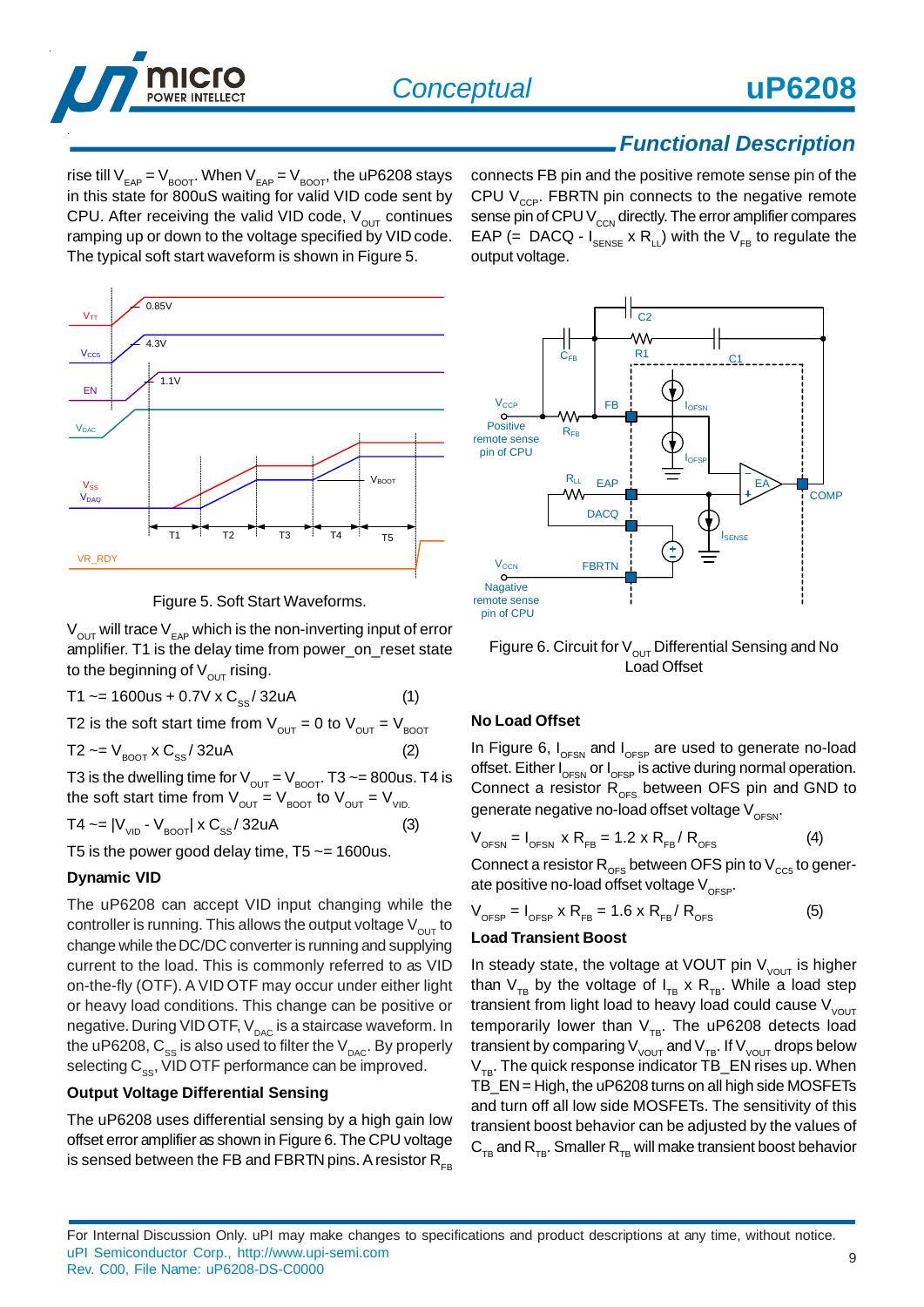

easier to be triggered while larger  $C_{FB}$  will make transient boost behavior sustain longer. Figure 7 is the circuit and typical waveforms.





## **Total Load Current Sensing**

The uP6208 provides low input offset current sense amplifier (CSA) to monitor the total load current flowing through inductor as shown in Figure 8. Output current of CSA  $(I_{\text{sum}})$ is used for active voltage positioning (AVP), load current monitoring and over current protection. In this inductor current sensing topology,  $R_{\text{SW}}$  and  $C_{\text{SUM}}$  must be selected according to the equation below:

$$
L/DCR = k \times R_{\text{sw}} \times C_{\text{sum}} / 12
$$
 (6)

Theoretically, k should be equal to 1 to sense the instantaneous total load curret. But in real application usually  $1.2 \sim 1.8$  is better for transient response.

$$
I_{\text{SUM}} = I_{\text{L,TOTAL}} \times \text{DCR} / R_{\text{SUM}} \tag{7}
$$

In order to minimize to sensing error induced by PCB trace, the PCB trace resistance between  $\bm{\mathsf{V}}_{\texttt{CORE12}}$  and inductor 1 should be as equal as possible to the PCB trace resistance between  $V_{\text{CORE12}}$  and inductor 2. Besides, placement of inductor 1 and inductor 2 should be as close as possible. All other channels should follow these rules also.



Figure 8. Total Load Current Sensing.

### **Loadline**

 $\bm{{\mathsf{I}}}_{\mathsf{SENSE}}$  in Figure 6 is a mirror of  $\bm{{\mathsf{I}}}_{\mathsf{SUM}}$  in Figure 8.  $\bm{{\mathsf{I}}}_{\mathsf{SENSE}}$  flows through R<sub>LL</sub> and makes V<sub>EAP</sub> equal to V<sub>DACQ</sub> - I<sub>SENSE</sub> x R<sub>LL</sub>. In steady state, output voltage is equal to  $V_{EAP}$ . Thus, the output voltage decreasing linearly with  $I_{\text{out}}$  is obtained. The loadline is defined as

LL(loadline) =  $\Delta V_{\text{OUT}} / \Delta I_{\text{OUT}}$  = DCR x R<sub>LL</sub> / R<sub>CSN</sub> (8)

## **Channel Current Sensing**

The uP6208 provides low input offset voltage control current source (VCCS) to sense the individual inductor current as shown in Figure 9. Output current of VCCS  $(I_{\text{SENSE}}[N])$  is used for channel current balance. Unlike prior circuits designed by many other manufacturers that use instantaneous inductor current for both AVP and channel current balance, the uP6208 can use different RC time constant for channel current balance and AVP. Using instantaneous current for AVP is necessary to get good transient response while using instantaneous current for channel current balance is not necessary and may deteriorate transient response and loop stability. It is recommended to select larger RC time constant for channel current balance. That is

$$
L/DCR = k xR_s x C_s, k = 2-10
$$
 (9)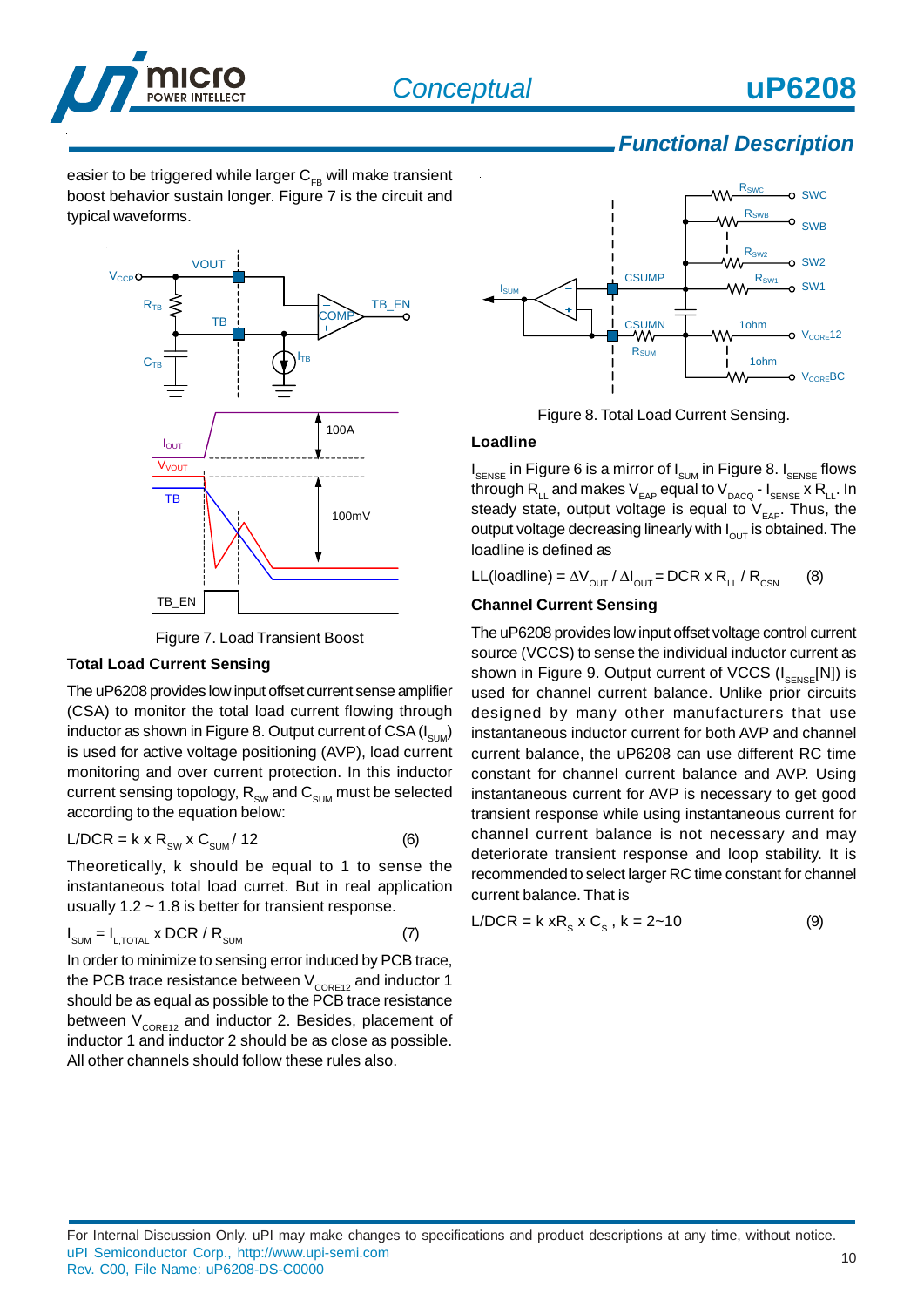



Figure 9. Channel Current Sensing

## **Current Balance**

In Figure 9,  $I_{SENSE}[N]$  is the current signal which is proportional to current flowing through channel N. Larger I<sub>SENSE</sub>[N] will lower the positive input voltage of the corresponding PWM comparator and decrease the PWM duty of the corresponding channel as shown in Figure 10. Eventually, current flowing through each channel will be balanced.





### **Over Current Protection**

The uP6208 provides both channel current OCP and total current OCP as shown in Figure 11.  $R_{\text{MAX1}}$  and  $R_{\text{MAX2}}$  set the OCP levels respectively. Once OCP is triggered, it will be latched. Only re-start up can release the latch. uP6208 will turn off both high side MOSFET and low side MOSFET of all channels. 20uS delay is used in channel current OCP detection and 80uS delay is use in total current OCP detection to prevent false trigger. It is recommended to use total current OCP as an accurate steady state over current protection while using channel current OCP as short circuit protection.





## **Control Loop**

A high gain and low input offset error amplifier (EA) is used for the control loop. The positive input of EA is set via the VID logic according to the voltages listed in  $V_{\text{pAC}}$  table of INTEL VR11/VR10 or AMD K8. This voltage is then shifted by a voltage proportional to total load current for active voltage positioning. The output of the EA is the COMP pin.  $V<sub>COMP</sub>$  is shifted by a voltage proportional to channel current. Then the voltage is compared with internal ramp to generate PWM signal. The negative input (FB) is tied to the positive remote sense pin of CPU through a resistor  $R_{FB}$  for sensing and controlling the output voltage. The main loop compensation is incorporated into the feedback network between FB and COMP. A type-3 compensation network like Figure 6 is recommended. The values of R, C in type-3 compensation need complex calculation and fine tune. We simplify the problem by providing a design tool to our customers. Our design tool contains a spreadsheet which can generate the R, C values according to customer's requirement. The design tool does not provide the optimal R, C values but provides a proper starting R, C values for fine tune.

## **Over Voltage Protection (OVP)**

The over voltage protection monitors the output voltage via the VOUT pin. Once  $V_{VOUT}$  exceeds  $V_{EAP}$  + 150mV, OVP is triggered and latched. The uP6208 will try to turn on low side MOSFET and turn off high side MOSFET to protect CPU. A 20uS delay is used in OVP detection circuit to prevent false trigger. Only re-start up can release OVP latch.

## **I 2C Interface**

The uP6208 includes an I<sup>2</sup>C interface. The main purpose of the I2C interface is to adjust output voltage, switching frequency and operating phase number of VR controller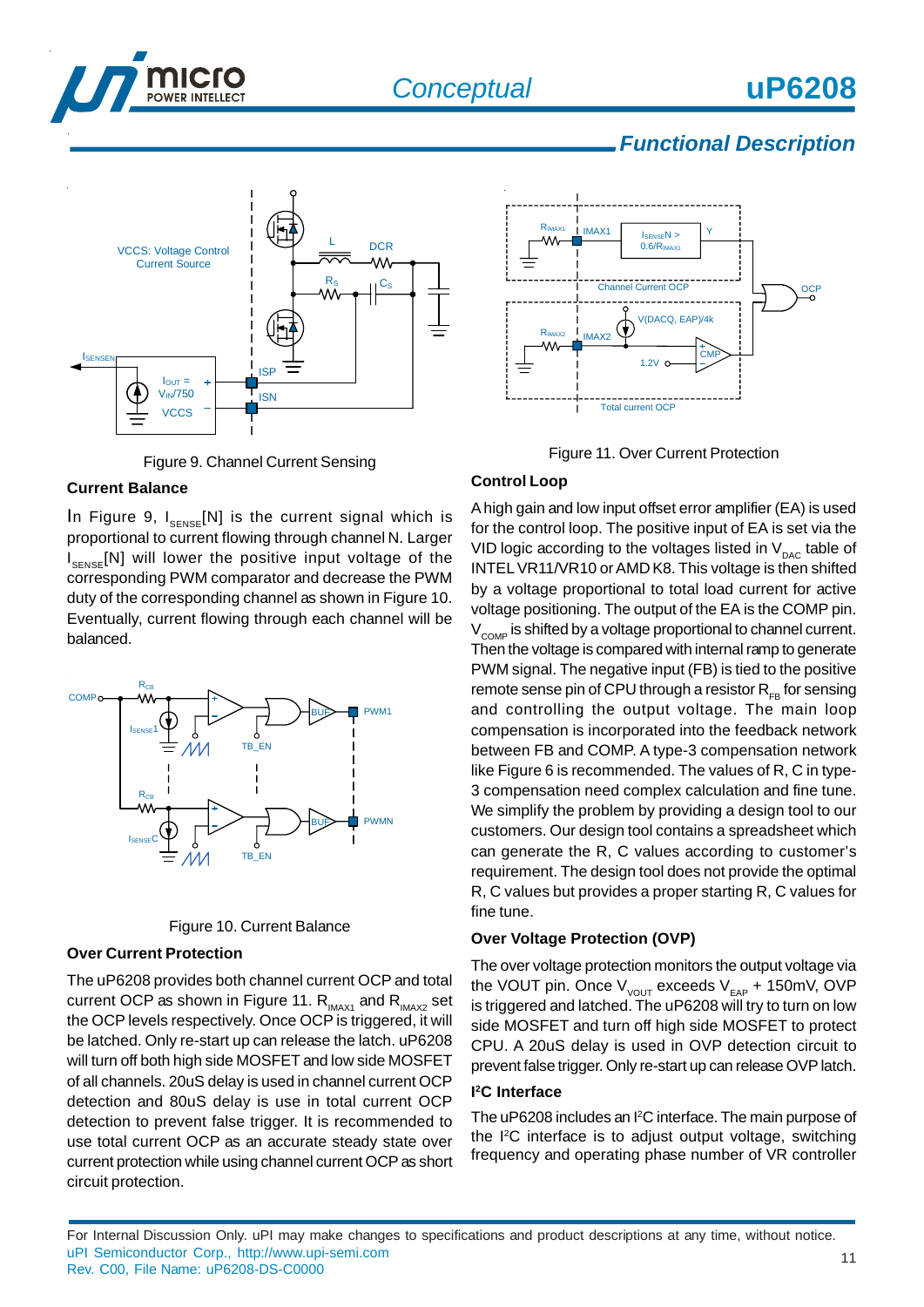

according to the total load current. We call it AUTOPHASE. The target of AUTOPHASE is an optimal VR design for both power conversion efficiency and CPU performance. Operating parameters that can be adjusted through the I<sup>2</sup>C are:

1. Define the 4 load current states (LCS0, LCS1, LCS2, LCS3): V(IMON) is converted to an 8-bit digital value and compared with 3 I<sup>2</sup>C programmable registers (VM0[7:0], VM1[7:0], VM2[7:0]). LCS0, LCS1, LCS2 and LCS3 are defined as

LCS0: V(IMON) > V(VM0[7:0]), highest load current. LCS1: V(VM0[7:0]) > V(IMON) > V(VM1[7:0]) LCS2: V(VM1[7:0]) > V(IMON) > V(VM2[7:0]) LCS3: V(VM2[7:0]) > V(IMON), lowest load current.

- 2. Voltage offset of the 4 load current states: 4 <sup>12</sup>C programmable registers (VS0[7:0], VS1[7:0], VS2[7:0], VS3[7:0]) define the voltage offset in LCS0, LCS1, LCS2 and LCS3 respectively.
- 3. Frequency adjust of the 4 load current states: IICF0[1:0], IICF1[1:0], IICF2[1:0] and IICF3[1:0] define the frequency offset in LCS0, LCS1, LCS2 and LCS3 respectively. F0 is the frequency set by resister between RT pin and GND.

 $IICFn[1:0] = [00] = > 1.0*F0$  $IICFn[1:0] = [01] == 1.2*FO$  $IICFn[1:0] = [10] = 1.4*F0$  $IICFn[1:0] = [11] = 0.8*F0$ 

4. Operating phase number of the 4 load current states: IICP0[1:0], IICP1[1:0], IICP2[1:0] and IICP3[1:0] define the operating phase number in LCS0, LCS1, LCS2 and LCS3 respectively.

 $IICPn[1:0] = [00] => 12$ -phase  $IICPn[1:0] = [01] = 6$ -phase  $IICPn[1:0] = [10] => 2$ -phase  $IICPn[1:0] = [11] \Rightarrow$  undefined

5. 8-bit A/D conversion result of V(IMON): The result is stored in register IMONAD[7:0]

V(IMON)=IMON[7:0]\*6.25mV but  $IMONAD[7:0] = [11xxxxx]$  means  $V(IMON) >$ 1.2V only.

- 6. Read VID input logic value through I<sup>2</sup>C interface: The value is stored in register IICVID[7:0]
- 7. Read which VID table is used now through I<sup>2</sup>C interface: The value is stored in register IICVR[1:0]  $IICVR[1:0] = [00] => AMD 6-bit$  $IICVR[1:0] = [01] \Rightarrow AMD 5-bit$  $IICVR[1:0] = [10] => VR10$

 $IICVR[1:0] = [11] \implies VR11$ 

- 8. Read operating phase number through I<sup>2</sup>C interface: The value is stored in register IICP12, IICP6 and IICP2. Always, only one of them is H.
- 9. Enable/disable the AUTOPHASE function.

## **Data Validity**

The data on the SDA line must be stable during the HIGH period of the SCL, unless generating a START or STOP condition. The HIGH or LOW state of the data line can only change when the clock signal on the SCL line is LOW. Refer to the figure below.



## **START and STOP Conditions**

A START (S) condition is a HIGH to LOW transition of SDA while SCL is HIGH. The STOP (P) condition is a LOW to HIGH transition of SDA while SCL is HIGH. A STOP condition must be sent before each START condition.



## **Acknowledge**

Each address and data transmission uses 9 clock pulses. The ninth pulse is the acknowledge bit (A). After the start condition, the master sends 7 slave address bits and a R/ W bit during the next 8 clock pulses. During the ninth clock pulse, the device that recognizes its own address pulls SDA low to acknowledge. The acknowledge bit is also used by both the master and the slave to acknowledge receipt of register addresses and data.



12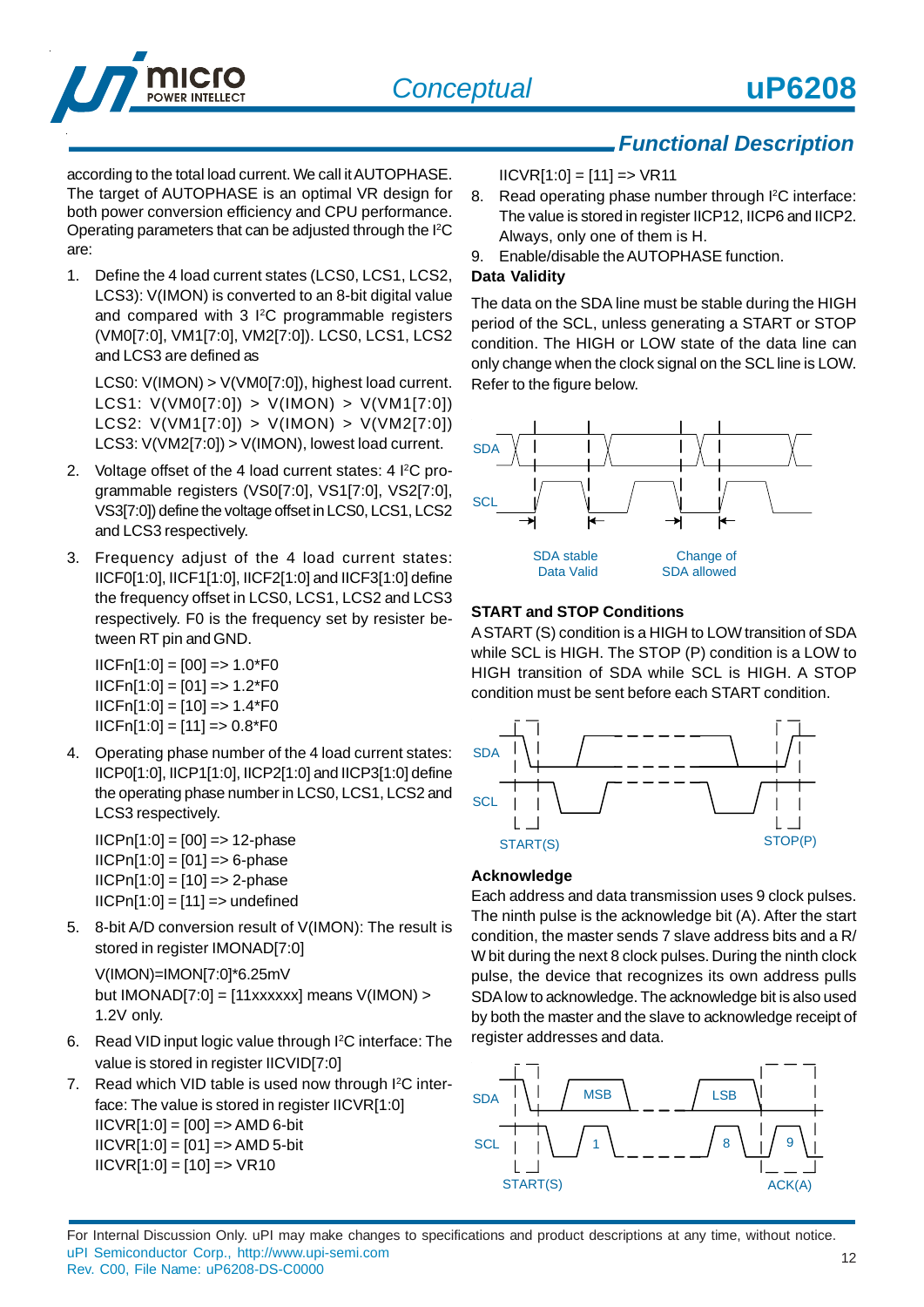

#### **Read and Write Protocol**

|        | Write to a Single Register |    |          |    |             |  |
|--------|----------------------------|----|----------|----|-------------|--|
| $\sim$ | slave addr+W               | AJ | reg_addr | AS | data<br>reg |  |

#### Read from a Single Register

|--|

S = START, P = STOP, AS = ACK from slave, AM = ACK from master, NA = No ACK

#### **Register Map**

#### $reg\_addr = 01h$

|               | VM0[7:0] |
|---------------|----------|
| Type          | R/W      |
| Default Value | 00h      |

#### reg\_addr = 02h

|               | VM1[7:0] |
|---------------|----------|
| <b>Type</b>   | R/W      |
| Default Value | 00h      |

#### reg\_addr = 03h

|               | VM2[7:0] |  |
|---------------|----------|--|
| <b>Type</b>   | R/W      |  |
| Default Value | 00h      |  |

#### reg\_addr = 04h

|               | VS0[7:0] |
|---------------|----------|
| <b>Type</b>   | R/W      |
| Default Value | 00h      |

#### $reg\_addr = 05h$

|               | VS1[7:0] |
|---------------|----------|
| <b>Type</b>   | R/W      |
| Default Value | 00h      |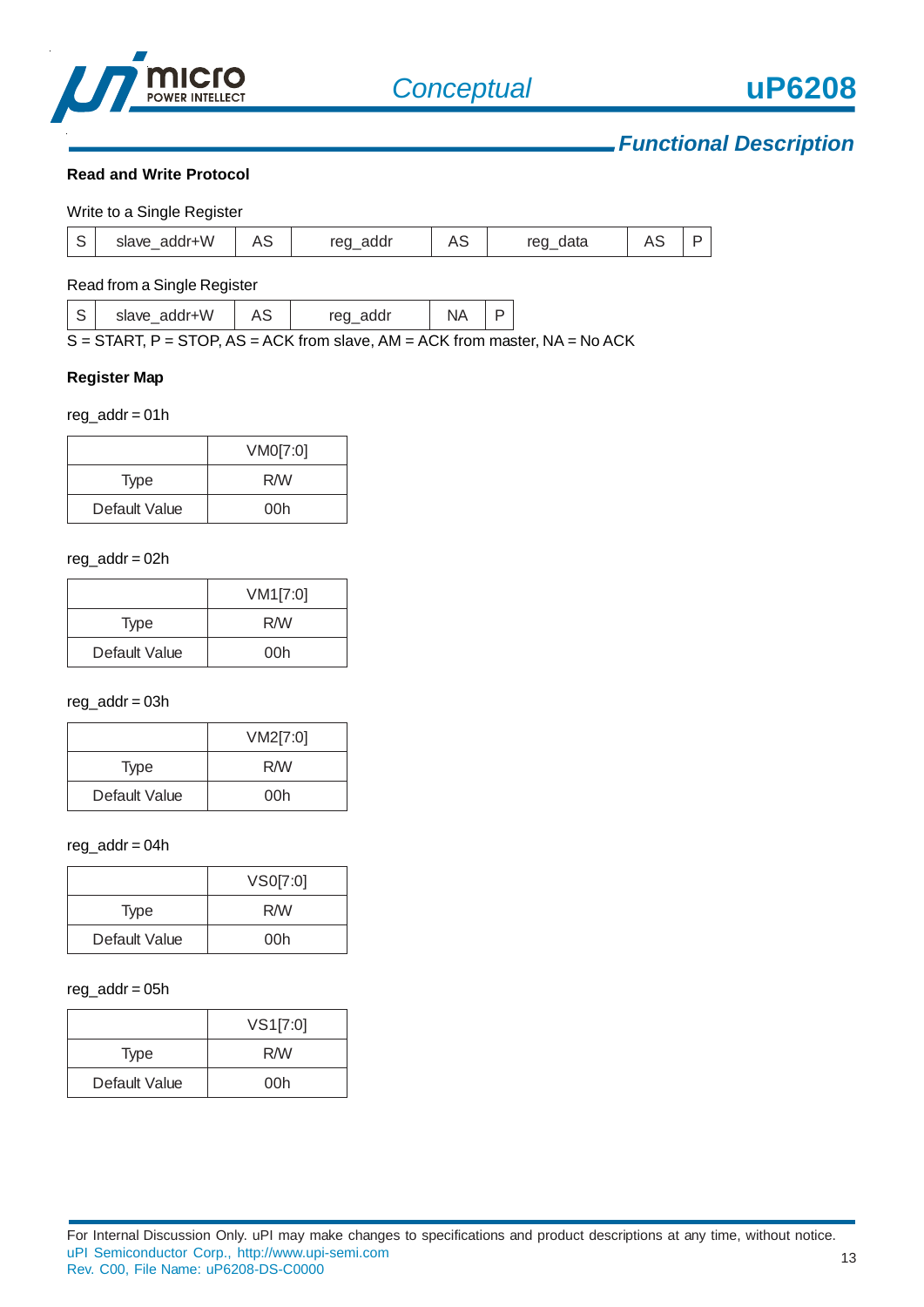

reg\_addr = 06h

|               | VS2[7:0] |
|---------------|----------|
| <b>Type</b>   | R/W      |
| Default Value | 00h      |

### reg\_addr = 07h

|               | VS3[7:0] |
|---------------|----------|
| <b>Type</b>   | R/W      |
| Default Value | 00h      |

#### reg\_addr = 08h

|               | ICFO[1] | ICFO[0] | ICF1[1] | ICF1[0] | ICF2[1]<br>ICF2[0]<br>ICF3[1] |     | ICF3[0] |     |
|---------------|---------|---------|---------|---------|-------------------------------|-----|---------|-----|
| Type          | R/W     | R/W     | R/W     | R/W     | R/W                           | R/W | R/W     | R/W |
| Default Value |         |         |         |         |                               |     |         |     |

#### reg\_addr = 09h

|               | ICPO[1] | ICPO[0] | ICP1[1] | ICP1[0] | ICP2[1] | ICP2[0] | ICP3[1] | ICP3[0] |
|---------------|---------|---------|---------|---------|---------|---------|---------|---------|
| Type          | R/W     | R/W     | R/W     | R/W     | R/W     | R/W     | R/W     | R/W     |
| Default Value |         |         |         |         |         |         |         |         |

### $reg\_addr = 0$ Ah

|               | IMONAD[7:0] |
|---------------|-------------|
| <b>Type</b>   |             |
| Default Value | xxh         |

#### reg\_addr = 0Bh

|               | ICVID[7:0] |
|---------------|------------|
| <b>Type</b>   | R          |
| Default Value | xxh        |

### $reg\_addr = 0Ch$

|               | ICVR[1] | ICVR[0] | IICP12 | IICP6<br>IICP <sub>2</sub> |  |  |  |  |
|---------------|---------|---------|--------|----------------------------|--|--|--|--|
| Type          |         |         |        |                            |  |  |  |  |
| Default Value |         |         |        |                            |  |  |  |  |

### reg\_addr = 0Dh

For Internal Discussion Only. uPI may make changes to specifications and product descriptions at any time, without notice. uPI Semiconductor Corp., http://www.upi-semi.com Rev. C00, File Name: uP6208-DS-C0000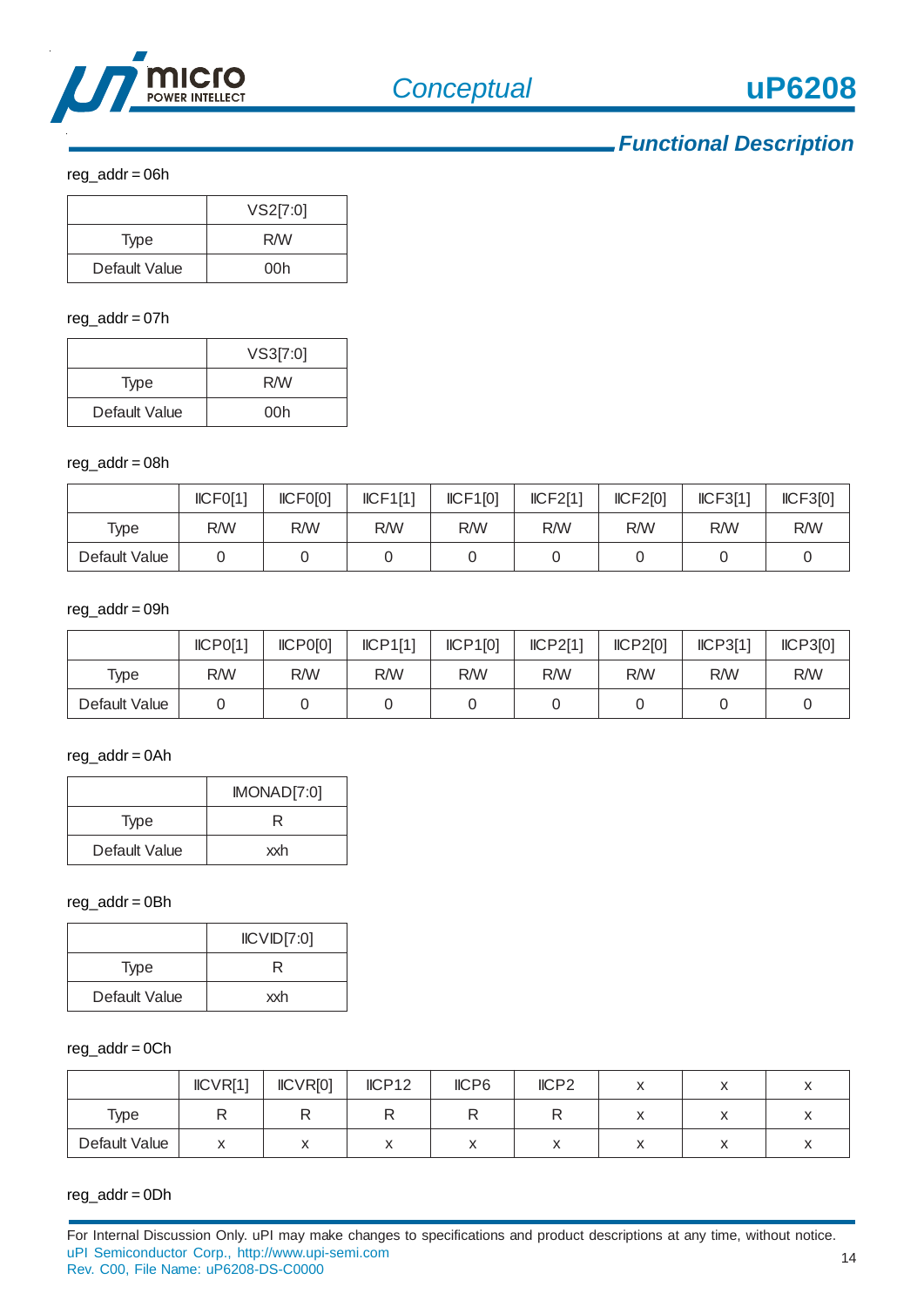

|               | AUTO<br>PHASE |  |           |                                      |           |   |  |
|---------------|---------------|--|-----------|--------------------------------------|-----------|---|--|
| Type          | R/W           |  | $\lambda$ | $\overline{\mathbf{v}}$<br>$\lambda$ | $\lambda$ | ◠ |  |
| Default Value |               |  |           | $\lambda$                            |           |   |  |

AUTOPHASE, 1: enable, 0: disable

#### $reg\_addr = 0Eh$

|               | MISC[71 | MIS[6]    | MISC[5] | MISC[4]<br>$\lambda$<br>" |           |  |  |
|---------------|---------|-----------|---------|---------------------------|-----------|--|--|
| Type          | R/W     | R/W       | R/W     | R/W                       |           |  |  |
| Default Value |         | $\lambda$ |         |                           | $\lambda$ |  |  |

MISC[7], 1: enable watch dog timer, 0: disable

MISC[6], set to 1 when watch dog time out, reset to 0 after reading.

MISC[5:4], watch dog time out selector, [11]: 3200mS, [10]: 1600mS, [01]: 800mS, [00]: 400mS.

reg\_addr = 0Fh

|               | VER[7:0] |
|---------------|----------|
| Type          |          |
| Default Value | 00h      |

## reg\_addr = B2h

|               | CHIPID[7:0] |
|---------------|-------------|
| <b>Type</b>   | R           |
| Default Value | 01h         |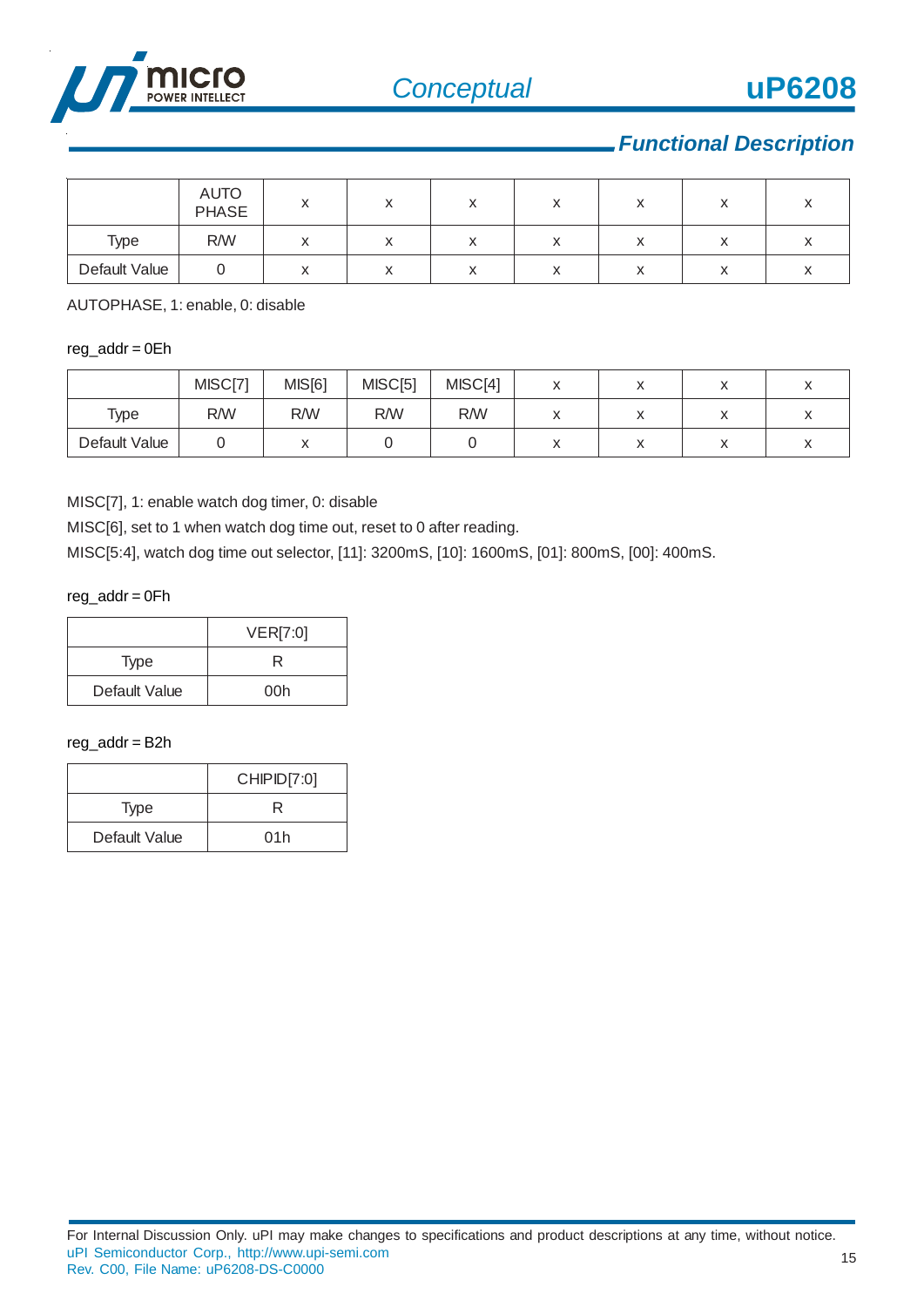

## $V$ CNIT7:01

| VSN[7:0]         |                  |                  |                     |                  |                  |              |                  |             |                  |                  |                  |                  |                  |                  |                  |              |             |
|------------------|------------------|------------------|---------------------|------------------|------------------|--------------|------------------|-------------|------------------|------------------|------------------|------------------|------------------|------------------|------------------|--------------|-------------|
| bit7             | bit <sub>6</sub> | bit <sub>5</sub> | bit4                | bit3             | bit2             | bit1         | bit <sub>0</sub> | Voffset(mv) | bit7             | bit <sub>6</sub> | bit <sub>5</sub> | bit4             | bit3             | bit2             | bit1             | bit0         | Voffset(mv) |
| $\mathbf 0$      | $\mathbf 0$      | $\mathbf 0$      | $\mathbf 0$         | $\boldsymbol{0}$ | $\mathbf 0$      | $\mathbf 0$  | $\mathbf 0$      | 0.00        | $\mathbf 0$      | 0                | $\mathbf{1}$     | $\mathbf 0$      | $\mathbf{1}$     | $\boldsymbol{0}$ | 1                | 1            | 268.75      |
| $\mathbf 0$      | $\mathbf 0$      | 0                | $\overline{0}$      | 0                | $\mathbf 0$      | $\mathbf 0$  | $\mathbf{1}$     | 6.25        | 0                | 0                | 1                | $\Omega$         | $\mathbf{1}$     | $\mathbf{1}$     | 0                | 0            | 275.00      |
| 0                | $\mathbf{0}$     | 0                | 0                   | 0                | $\boldsymbol{0}$ | 1            | 0                | 12.50       | 0                | 0                | 1                | 0                | 1                | 1                | 0                | 1            | 281.25      |
| $\mathbf 0$      | $\mathbf{0}$     | $\mathbf 0$      | 0                   | 0                | $\mathbf 0$      | 1            | 1                | 18.75       | 0                | 0                | 1                | $\mathbf 0$      | 1                | $\mathbf{1}$     | $\mathbf{1}$     | $\mathbf 0$  | 287.50      |
| 0                | $\mathbf{0}$     | $\mathbf 0$      | 0                   | $\boldsymbol{0}$ | $\mathbf{1}$     | $\mathbf 0$  | 0                | 25.00       | 0                | 0                | 1                | $\mathbf 0$      | 1                | 1                | 1                | 1            | 293.75      |
| 0                | $\mathbf 0$      | 0                | $\overline{0}$      | 0                | $\mathbf{1}$     | $\mathbf 0$  | 1                | 31.25       | 0                | 0                | $\mathbf{1}$     | $\mathbf{1}$     | $\mathbf 0$      | $\mathbf 0$      | 0                | $\mathbf 0$  | 300.00      |
| 0                | $\mathbf{0}$     | $\mathbf 0$      | 0                   | 0                | $\mathbf{1}$     | 1            | 0                | 37.50       | 0                | 0                | 1                | $\mathbf{1}$     | $\mathbf 0$      | $\boldsymbol{0}$ | 0                | 1            | 306.25      |
| 0                | $\mathbf 0$      | 0                | 0                   | 0                | $\mathbf{1}$     | $\mathbf{1}$ | $\mathbf{1}$     | 43.75       | 0                | 0                | $\mathbf{1}$     | $\mathbf{1}$     | $\mathbf 0$      | $\boldsymbol{0}$ | $\mathbf{1}$     | $\mathbf 0$  | 312.50      |
| 0                | $\mathbf{0}$     | $\mathbf 0$      | 0                   | $\mathbf{1}$     | 0                | $\mathbf 0$  | 0                | 50.00       | 0                | 0                | 1                | 1                | 0                | 0                | $\mathbf{1}$     | 1            | 318.75      |
| 0                | $\mathbf 0$      | 0                | $\mathbf 0$         | 1                | 0                | $\mathbf 0$  | $\mathbf{1}$     | 56.25       | 0                | 0                | 1                | $\mathbf{1}$     | $\mathbf 0$      | 1                | 0                | 0            | 325.00      |
| 0                | 0                | 0                | 0                   | 1                | 0                | 1            | 0                | 62.50       | 0                | 0                | 1                | 1                | 0                | 1                | 0                | 1            | 331.25      |
| 0                | $\mathbf 0$      | 0                | $\mathbf 0$         | 1                | 0                | $\mathbf{1}$ | 1                | 68.75       | 0                | 0                | 1                | $\mathbf{1}$     | $\mathbf 0$      | $\mathbf{1}$     | $\mathbf{1}$     | 0            | 337.50      |
| 0                | 0                | 0                | 0                   | 1                | $\mathbf{1}$     | $\mathbf 0$  | 0                | 75.00       | 0                | 0                | 1                | $\mathbf{1}$     | 0                | $\mathbf{1}$     | $\mathbf{1}$     | 1            | 343.75      |
| 0                | $\mathbf 0$      | 0                | $\overline{0}$      | 1                | $\mathbf{1}$     | $\mathbf 0$  | 1                | 81.25       | 0                | 0                | $\mathbf{1}$     | $\mathbf{1}$     | $\mathbf{1}$     | $\boldsymbol{0}$ | 0                | 0            | 350.00      |
| 0                | $\mathbf{0}$     | $\mathbf 0$      | 0                   | 1                | $\mathbf{1}$     | 1            | 0                | 87.50       | 0                | 0                | 1                | 1                | 1                | $\boldsymbol{0}$ | 0                | 1            | 356.25      |
| 0                | $\mathbf 0$      | 0                | 0                   | 1                | $\mathbf{1}$     | $\mathbf{1}$ | $\mathbf{1}$     | 93.75       | 0                | 0                | 1                | 1                | 1                | 0                | $\mathbf{1}$     | 0            | 362.50      |
| 0                | 0                | 0                | 1                   | 0                | 0                | 0            | 0                | 100.00      | 0                | 0                | 1                | $\mathbf{1}$     | 1                | 0                | $\mathbf{1}$     | 1            | 368.75      |
| 0                | 0                | 0                | $\mathbf{1}$        | 0                | 0                | $\mathbf 0$  | 1                | 106.25      | $\boldsymbol{0}$ | 0                | 1                | $\mathbf{1}$     | 1                | 1                | 0                | $\mathbf 0$  | 375.00      |
| 0                | 0                | 0                | 1                   | 0                | 0                | 1            | 0                | 112.50      | 0                | 0                | 1                | $\mathbf{1}$     | 1                | $\mathbf{1}$     | 0                | 1            | 381.25      |
| 0                | $\mathbf{0}$     | $\mathbf 0$      | 1                   | 0                | $\boldsymbol{0}$ | 1            | 1                | 118.75      | $\boldsymbol{0}$ | 0                | 1                | 1                | 1                | $\mathbf{1}$     | $\mathbf{1}$     | 0            | 387.50      |
| 0                | 0                | 0                | $\mathbf{1}$        | 0                | 1                | $\mathbf 0$  | 0                | 125.00      | 0                | 0                | $\mathbf{1}$     | $\mathbf{1}$     | $\mathbf{1}$     | $\mathbf{1}$     | 1                | $\mathbf{1}$ | 393.75      |
| 0                | $\mathbf{0}$     | $\mathbf 0$      | 1                   | 0                | $\mathbf{1}$     | $\mathbf 0$  | 1                | 131.25      | $\mathbf 0$      | 1                | $\mathbf 0$      | $\mathbf 0$      | $\mathsf 0$      | $\mathsf 0$      | $\mathsf 0$      | 0            | 400.00      |
| 0                | $\mathbf{0}$     | $\mathbf 0$      | 1                   | 0                | $\mathbf{1}$     | 1            | 0                | 137.50      | 0                | 1                | 0                | $\mathbf 0$      | $\mathbf 0$      | $\mathsf 0$      | 0                | 1            | 406.25      |
| 0                | $\mathbf{0}$     | $\mathbf 0$      | 1                   | 0                | $\mathbf{1}$     | 1            | 1                | 143.75      | $\boldsymbol{0}$ | 1                | $\mathbf 0$      | $\mathbf{0}$     | $\mathsf 0$      | $\mathsf 0$      | $\mathbf{1}$     | $\mathbf 0$  | 412.50      |
| 0                | $\mathbf{0}$     | 0                | 1                   | $\mathbf{1}$     | 0                | $\mathbf 0$  | 0                | 150.00      | 0                | 1                | 0                | $\mathbf 0$      | $\mathbf 0$      | 0                | $\mathbf{1}$     | 1            | 418.75      |
| 0                | $\mathbf 0$      | $\mathbf 0$      | $\mathbf{1}$        | $\mathbf{1}$     | 0                | $\mathbf 0$  | 1                | 156.25      | $\boldsymbol{0}$ | 1                | 0                | $\mathbf 0$      | 0                | 1                | 0                | 0            | 425.00      |
| 0                | $\mathbf 0$      | 0                | $\mathbf{1}$        | 1                | 0                | 1            | 0                | 162.50      | 0                | 1                | 0                | $\mathbf 0$      | $\mathbf 0$      | 1                | 0                | 1            | 431.25      |
| $\boldsymbol{0}$ | $\mathbf 0$      | 0                | 1                   | $\mathbf 1$      | 0                | 1            | 1                | 168.75      | 0                | 1                | 0                | $\boldsymbol{0}$ | $\mathsf 0$      | 1                | 1                | 0            | 437.50      |
| $\mathsf 0$      | $\mathsf 0$      | 0                | $\mathbf{1}$        | 1                | $\mathbf{1}$     | $\mathsf 0$  | $\mathsf 0$      | 175.00      | 0                | 1                | $\mbox{O}$       | $\mathbf 0$      | $\mathsf 0$      | 1                | 1                | $\mathbf{1}$ | 443.75      |
| 0                | $\mathbf 0$      | $\mathbf 0$      | $\mathbf{1}$        | 1                | $\mathbf{1}$     | 0            | 1                | 181.25      | 0                | 1                | 0                | 0                | $\mathbf{1}$     | 0                | 0                | 0            | 450.00      |
| $\mathbf 0$      | $\mathbf 0$      | $\mathbf 0$      | 1                   | 1                | $\mathbf{1}$     | 1            | $\mathbf 0$      | 187.50      | 0                | 1                | $\mathbf 0$      | $\mathbf 0$      | $\mathbf{1}$     | $\mathbf 0$      | $\boldsymbol{0}$ | 1            | 456.25      |
| $\mathbf 0$      | $\mathbf 0$      | $\mathbf 0$      | $\mathbf{1}$        | $\mathbf{1}$     | $\mathbf{1}$     | $\mathbf{1}$ | 1                | 193.75      | 0                | 1                | $\mathbf 0$      | $\mathbf{0}$     | $\mathbf{1}$     | $\mathbf 0$      | $\mathbf{1}$     | 0            | 462.50      |
| 0                | $\mathbf 0$      | 1                | $\mathbf 0$         | $\mathbf 0$      | $\mathbf 0$      | $\mathbf 0$  | $\mathbf 0$      | 200.00      | 0                | 1                | $\mathbf{0}$     | $\mathbf{0}$     | $\mathbf{1}$     | $\mathbf 0$      | $\mathbf{1}$     | 1            | 468.75      |
| 0                | $\boldsymbol{0}$ | 1                | $\mathbf 0$         | 0                | 0                | $\mathbf 0$  | 1                | 206.25      | 0                | $\mathbf{1}$     | 0                | 0                | 1                | 1                | 0                | 0            | 475.00      |
| $\boldsymbol{0}$ | $\mathbf 0$      | 1                | $\mathbf 0$         | 0                | $\mathbf 0$      | $\mathbf{1}$ | $\mathbf 0$      | 212.50      | 0                | $\mathbf{1}$     | $\Omega$         | $\mathbf 0$      | $\mathbf{1}$     | 1                | $\mathbf 0$      | 1            | 481.25      |
| $\boldsymbol{0}$ | $\mathbf 0$      | 1                | $\mathbf 0$         | $\boldsymbol{0}$ | $\mathbf 0$      | $\mathbf{1}$ | 1                | 218.75      | 0                | $\mathbf{1}$     | $\mathbf 0$      | $\mathbf{0}$     | $\mathbf{1}$     | 1                | $\mathbf{1}$     | 0            | 487.50      |
| $\mathbf 0$      | $\mathbf 0$      | $\mathbf{1}$     | $\mathbf 0$         | $\boldsymbol{0}$ | $\mathbf{1}$     | $\mathbf 0$  | $\Omega$         | 225.00      | 0                | $\mathbf{1}$     | $\mathbf{0}$     | $\mathbf{0}$     | $\mathbf{1}$     | $\mathbf{1}$     | $\mathbf{1}$     | $\mathbf{1}$ | 493.75      |
| 0                | $\mathbf 0$      | 1                | 0                   | 0                | $\mathbf{1}$     | $\mathbf 0$  | 1                | 231.25      | 0                | $\mathbf{1}$     | 0                | $\mathbf{1}$     | $\mathbf{0}$     | 0                | $\mathbf 0$      | 0            | 500.00      |
| 0                | $\mathbf 0$      | $\mathbf{1}$     | $\mathbf 0$         | $\boldsymbol{0}$ | $\mathbf{1}$     | $\mathbf{1}$ | $\mathbf 0$      | 237.50      | 0                | 1                | $\mathbf{0}$     | 1                | $\mathbf{0}$     | $\mathbf 0$      | $\mathbf 0$      | $\mathbf{1}$ | 501.25      |
| 0                | $\mathbf{0}$     | 1                | 0                   | 0                | $\mathbf{1}$     | 1            | 1                | 243.75      | 0                | $\mathbf{1}$     | 0                | $\mathbf{1}$     | $\mathbf{0}$     | 0                | $\mathbf{1}$     | 0            | 512.50      |
| 0                | $\mathbf 0$      | $\mathbf{1}$     | $\mathbf 0$         | $\mathbf{1}$     | $\mathbf 0$      | $\mathbf 0$  | $\mathbf 0$      | 250.00      | 0                | $\mathbf{1}$     | $\mathbf{0}$     | 1                | $\mathbf{0}$     | $\boldsymbol{0}$ | $\mathbf{1}$     | 1            | 518.75      |
| 0                | $\boldsymbol{0}$ | 1                | 0                   | 1                | 0                | 0            | 1                | 256.25      | 0                | 1                | $\mathbf 0$      | 1                | $\mathbf{0}$     | 1                | 0                | 0            | 525.00      |
| 0                | $\boldsymbol{0}$ | 1                | $\mathsf{O}\xspace$ | 1                | $\mathsf 0$      | $\mathbf{1}$ | $\mathbf 0$      | 262.50      | $\mathbf 0$      | 1                | $\mathbf 0$      | $\mathbf{1}$     | $\boldsymbol{0}$ | 1                | 0                | $\mathbf{1}$ | 531.25      |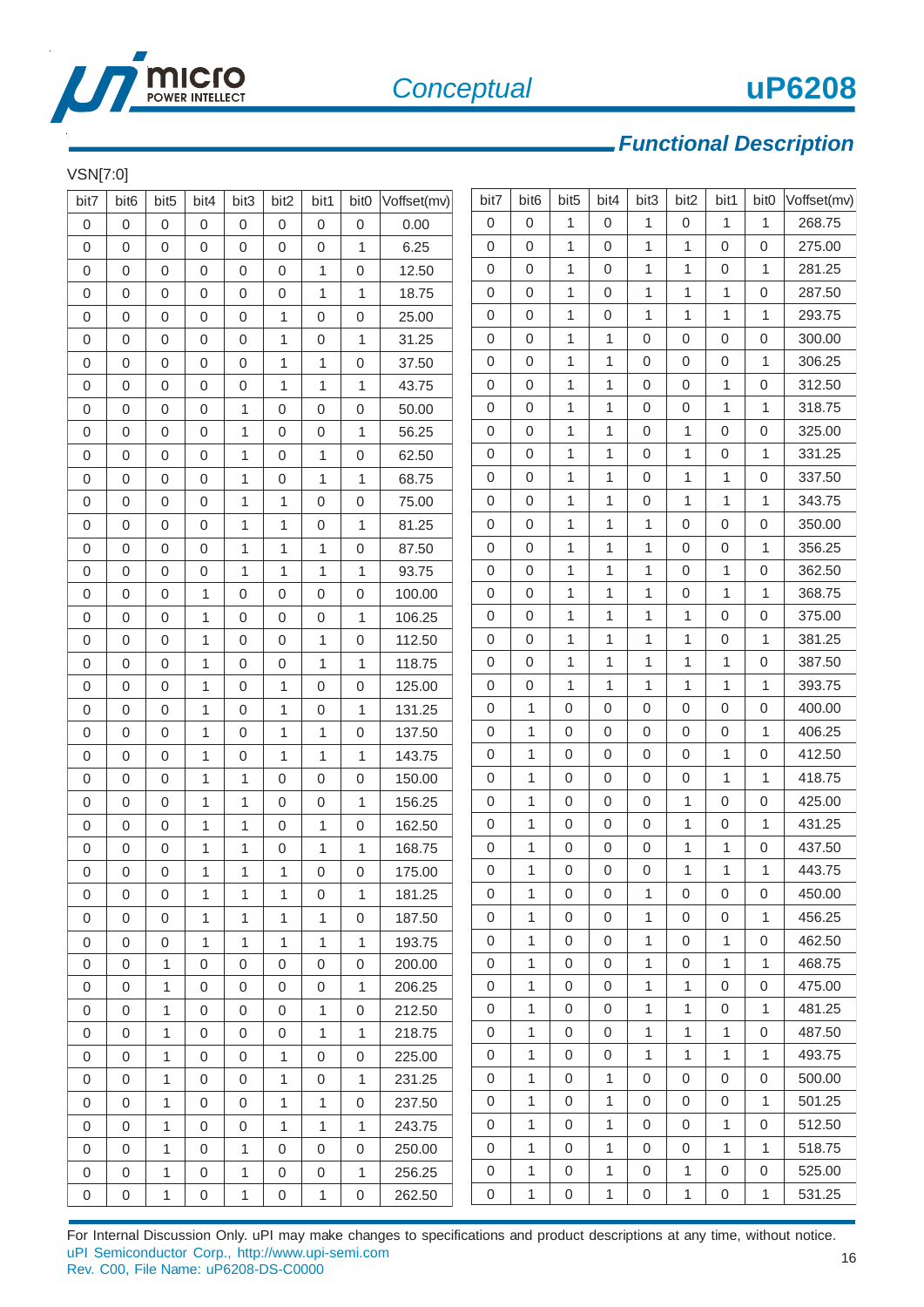

17

# *Functional Description*

| bit7             | bit <sub>6</sub> | bit <sub>5</sub> | bit4         | bit3             | bit2             | bit1             | bit <sub>0</sub> | Voffset(mv) | bit7         | bit <sub>6</sub> | bit <sub>5</sub> | bit4           | bit3         | bit2             | bit1             | bit <sub>0</sub> | Voffset(mv) |
|------------------|------------------|------------------|--------------|------------------|------------------|------------------|------------------|-------------|--------------|------------------|------------------|----------------|--------------|------------------|------------------|------------------|-------------|
| $\boldsymbol{0}$ | $\mathbf{1}$     | $\mathbf 0$      | $\mathbf{1}$ | $\mathbf 0$      | $\mathbf{1}$     | $\mathbf{1}$     | $\mathbf 0$      | 537.50      | $\mathbf{1}$ | $\mathbf 0$      | $\overline{0}$   | $\Omega$       | $\mathbf 0$  | $\mathbf 0$      | 0                | $\mathbf{1}$     | $-6.25$     |
| $\boldsymbol{0}$ | $\mathbf{1}$     | 0                | $\mathbf{1}$ | $\mathbf 0$      | $\mathbf{1}$     | $\mathbf{1}$     | 1                | 543.75      | $\mathbf{1}$ | 0                | 0                | 0              | 0            | $\mathbf 0$      | 1                | 0                | $-12.50$    |
| $\boldsymbol{0}$ | $\mathbf{1}$     | $\Omega$         | $\mathbf{1}$ | $\mathbf{1}$     | 0                | 0                | $\mathbf 0$      | 550.00      | $\mathbf{1}$ | $\mathbf 0$      | $\Omega$         | $\overline{0}$ | $\Omega$     | $\mathbf 0$      | $\mathbf{1}$     | 1                | $-18.75$    |
| 0                | 1                | $\mathbf 0$      | $\mathbf{1}$ | $\mathbf{1}$     | 0                | 0                | 1                | 556.25      | 1            | 0                | 0                | 0              | 0            | $\mathbf{1}$     | 0                | $\boldsymbol{0}$ | $-25.00$    |
| $\boldsymbol{0}$ | $\mathbf{1}$     | $\mathbf 0$      | $\mathbf{1}$ | $\mathbf{1}$     | 0                | $\mathbf{1}$     | $\mathbf 0$      | 562.50      | $\mathbf{1}$ | 0                | 0                | 0              | $\mathbf 0$  | $\mathbf{1}$     | 0                | $\mathbf{1}$     | $-31.25$    |
| 0                | $\mathbf{1}$     | 0                | $\mathbf{1}$ | 1                | 0                | 1                | 1                | 568.75      | 1            | 0                | 0                | 0              | 0            | 1                | $\mathbf 1$      | 0                | $-37.50$    |
| 0                | $\mathbf{1}$     | $\mathbf 0$      | $\mathbf{1}$ | 1                | 1                | 0                | $\mathbf 0$      | 575.00      | 1            | $\mathbf 0$      | 0                | 0              | $\mathbf 0$  | 1                | 1                | 1                | $-43.75$    |
| 0                | 1                | $\mathbf 0$      | $\mathbf{1}$ | 1                | 1                | 0                | 1                | 581.25      | 1            | 0                | 0                | 0              | 1            | 0                | 0                | $\boldsymbol{0}$ | $-50.00$    |
| 0                | $\mathbf{1}$     | $\mathbf 0$      | $\mathbf{1}$ | 1                | 1                | 1                | $\mathbf 0$      | 587.50      | $\mathbf{1}$ | $\mathbf 0$      | $\mathbf 0$      | 0              | $\mathbf{1}$ | 0                | 0                | 1                | $-56.25$    |
| 0                | 1                | 0                | $\mathbf{1}$ | 1                | 1                | 1                | 1                | 593.75      | $\mathbf{1}$ | $\mathbf 0$      | 0                | 0              | $\mathbf{1}$ | 0                | 1                | 0                | $-62.50$    |
| 0                | $\mathbf{1}$     | 1                | 0            | $\mathbf 0$      | 0                | 0                | $\boldsymbol{0}$ | 600.00      | $\mathbf{1}$ | $\mathbf 0$      | $\overline{0}$   | 0              | $\mathbf{1}$ | $\mathbf 0$      | $\mathbf{1}$     | 1                | $-68.75$    |
| 0                | 1                | 1                | 0            | $\mathbf 0$      | 0                | 0                | 1                | 606.25      | $\mathbf{1}$ | 0                | $\mathbf 0$      | 0              | $\mathbf{1}$ | 1                | 0                | $\boldsymbol{0}$ | $-75.00$    |
| 0                | $\mathbf{1}$     | 1                | $\mathbf 0$  | $\mathbf 0$      | $\mathsf 0$      | 1                | $\boldsymbol{0}$ | 612.50      | $\mathbf{1}$ | $\mathbf 0$      | $\overline{0}$   | 0              | $\mathbf{1}$ | 1                | 0                | $\mathbf{1}$     | $-81.25$    |
| 0                | 1                | 1                | 0            | $\mathbf 0$      | 0                | 1                | 1                | 618.75      | $\mathbf{1}$ | 0                | $\mathbf 0$      | 0              | 1            | $\mathbf{1}$     | 1                | $\boldsymbol{0}$ | $-87.50$    |
| 0                | $\mathbf{1}$     | 1                | $\mathbf 0$  | $\mathbf 0$      | 1                | 0                | $\mathbf 0$      | 625.00      | $\mathbf{1}$ | $\mathbf 0$      | $\Omega$         | 0              | $\mathbf{1}$ | $\mathbf{1}$     | $\mathbf{1}$     | $\mathbf{1}$     | $-93.75$    |
| 0                | 1                | 1                | 0            | $\boldsymbol{0}$ | 1                | 0                | 1                | 631.25      | 1            | 0                | $\mathbf 0$      | 1              | $\mathbf 0$  | 0                | 0                | $\boldsymbol{0}$ | $-100.00$   |
| $\boldsymbol{0}$ | $\mathbf{1}$     | 1                | $\mathbf 0$  | $\boldsymbol{0}$ | $\mathbf{1}$     | 1                | $\boldsymbol{0}$ | 637.50      | 1            | $\mathbf 0$      | 0                | 1              | $\mathbf 0$  | $\boldsymbol{0}$ | 0                | 1                | $-106.25$   |
| 0                | $\mathbf{1}$     | 1                | 0            | $\mathbf 0$      | $\mathbf{1}$     | 1                | 1                | 643.75      | 1            | 0                | $\mathbf 0$      | $\mathbf{1}$   | $\Omega$     | $\mathbf 0$      | 1                | 0                | $-112.50$   |
| $\boldsymbol{0}$ | $\mathbf{1}$     | 1                | 0            | $\mathbf{1}$     | 0                | 0                | $\boldsymbol{0}$ | 650.00      | 1            | $\mathbf{0}$     | 0                | $\mathbf{1}$   | $\mathbf 0$  | $\mathbf 0$      | $\mathbf{1}$     | 1                | $-118.75$   |
| 0                | $\mathbf{1}$     | 1                | 0            | $\mathbf{1}$     | 0                | 0                | $\mathbf{1}$     | 656.25      | 1            | 0                | $\mathbf 0$      | 1              | $\mathbf 0$  | 1                | 0                | $\boldsymbol{0}$ | $-125.00$   |
| $\boldsymbol{0}$ | $\mathbf{1}$     | 1                | $\mathbf{0}$ | $\mathbf{1}$     | $\mathbf 0$      | $\mathbf 1$      | $\mathbf 0$      | 662.50      | $\mathbf{1}$ | $\mathbf{0}$     | $\mathbf 0$      | 1              | $\mathbf 0$  | $\mathbf{1}$     | 0                | $\mathbf{1}$     | $-131.25$   |
| $\boldsymbol{0}$ | $\mathbf{1}$     | 1                | 0            | $\mathbf{1}$     | 0                | 1                | $\mathbf{1}$     | 668.75      | 1            | $\overline{0}$   | $\mathbf 0$      | $\mathbf{1}$   | $\Omega$     | 1                | 1                | 0                | $-137.50$   |
| 0                | $\mathbf{1}$     | 1                | $\mathbf{0}$ | $\mathbf{1}$     | 1                | 0                | $\mathbf 0$      | 675.00      | 1            | $\mathbf{0}$     | 0                | $\mathbf{1}$   | $\mathbf 0$  | $\mathbf{1}$     | 1                | $\mathbf{1}$     | $-143.75$   |
| 0                | $\mathbf{1}$     | 1                | 0            | $\mathbf{1}$     | 1                | 0                | $\mathbf{1}$     | 681.25      | 1            | $\mathbf 0$      | $\overline{0}$   | 1              | $\mathbf{1}$ | 0                | 0                | $\mathbf 0$      | $-150.00$   |
| 0                | $\mathbf{1}$     | 1                | $\mathbf 0$  | $\mathbf{1}$     | 1                | 1                | $\boldsymbol{0}$ | 687.50      | $\mathbf{1}$ | $\mathbf{0}$     | $\mathbf 0$      | $\mathbf{1}$   | 1            | $\boldsymbol{0}$ | 0                | $\mathbf{1}$     | $-156.25$   |
| 0                | $\mathbf{1}$     | 1                | 0            | 1                | 1                | 1                | 1                | 693.75      | 1            | $\mathbf 0$      | $\mathbf 0$      | $\mathbf{1}$   | $\mathbf{1}$ | $\mathbf 0$      | 1                | $\boldsymbol{0}$ | $-162.50$   |
| 0                | $\mathbf{1}$     | 1                | $\mathbf{1}$ | $\mathbf 0$      | 0                | 0                | $\boldsymbol{0}$ | 700.00      | 1            | $\mathbf{0}$     | $\mathbf 0$      | $\mathbf{1}$   | $\mathbf{1}$ | 0                | 1                | 1                | $-168.75$   |
| 0                | $\mathbf{1}$     | $\mathbf{1}$     | $\mathbf{1}$ | $\mathbf 0$      | 0                | 0                | 1                | 706.25      | $\mathbf{1}$ | $\mathbf 0$      | $\mathbf 0$      | $\mathbf 1$    | $\mathbf{1}$ | 1                | $\mathsf 0$      | 0                | $-175.00$   |
| $\mathbf 0$      | 1                | 1                | 1            | $\mathbf 0$      | 0                | 1                | $\boldsymbol{0}$ | 712.50      | $\mathbf{1}$ | $\Omega$         | $\,0\,$          | 1              | $\mathbf{1}$ | $\mathbf{1}$     | $\boldsymbol{0}$ | 1                | $-181.25$   |
| $\boldsymbol{0}$ | $\mathbf{1}$     | 1                | $\mathbf{1}$ | $\mathbf 0$      | $\mathbf 0$      | 1                | 1                | 718.75      | $\mathbf{1}$ | $\Omega$         | $\mathbf 0$      | $\mathbf{1}$   | $\mathbf{1}$ | 1                | $\mathbf{1}$     | 0                | $-187.50$   |
| $\boldsymbol{0}$ | $\mathbf{1}$     | 1                | 1            | $\mathbf 0$      | 1                | 0                | $\mathbf 0$      | 725.00      | $\mathbf{1}$ | $\mathbf 0$      | $\mathbf 0$      | $\mathbf{1}$   | $\mathbf{1}$ | 1                | 1                | 1                | $-193.75$   |
| $\boldsymbol{0}$ | $\mathbf{1}$     | 1                | $\mathbf{1}$ | $\mathbf 0$      | $\mathbf{1}$     | 0                | $\mathbf{1}$     | 731.25      | $\mathbf{1}$ | $\mathbf 0$      | $\mathbf{1}$     | $\mathbf 0$    | $\mathbf 0$  | 0                | $\mathsf 0$      | $\mathbf 0$      | $-200.00$   |
| 0                | $\mathbf{1}$     | 1                | 1            | $\mathbf 0$      | 1                | 1                | 0                | 737.50      | $\mathbf{1}$ | $\mathbf 0$      | 1                | $\mathbf 0$    | $\mathbf 0$  | 0                | 0                | 1                | $-206.25$   |
| $\boldsymbol{0}$ | 1                | 1                | 1            | $\mathbf 0$      | 1                | $\mathbf{1}$     | $\mathbf{1}$     | 743.75      | $\mathbf{1}$ | $\mathbf 0$      | 1                | 0              | $\mathbf{0}$ | $\mathbf 0$      | $\mathbf{1}$     | 0                | $-212.50$   |
| 0                | 1                | 1                | 1            | 1                | 0                | 0                | 0                | 750.00      | 1            | $\mathbf 0$      | 1                | 0              | 0            | $\mathbf 0$      | $\mathbf{1}$     | 1                | $-218.75$   |
| $\mathbf 0$      | $\mathbf{1}$     | 1                | $\mathbf{1}$ | $\mathbf{1}$     | $\boldsymbol{0}$ | $\boldsymbol{0}$ | $\mathbf{1}$     | 756.25      | $\mathbf{1}$ | $\mathbf 0$      | $\mathbf{1}$     | 0              | $\mathbf{0}$ | $\mathbf{1}$     | $\mathbf 0$      | $\mathbf 0$      | $-225.00$   |
| 0                | 1                | 1                | 1            | 1                | $\boldsymbol{0}$ | 1                | $\mathbf 0$      | 762.50      | $\mathbf{1}$ | $\mathbf 0$      | 1                | $\mathbf 0$    | $\mathbf 0$  | 1                | 0                | 1                | $-231.25$   |
| $\mathbf 0$      | $\mathbf{1}$     | 1                | 1            | $\mathbf{1}$     | $\boldsymbol{0}$ | $\mathbf{1}$     | $\mathbf{1}$     | 768.75      | $\mathbf{1}$ | $\mathbf 0$      | $\mathbf{1}$     | 0              | $\mathbf{0}$ | $\mathbf{1}$     | $\mathbf{1}$     | 0                | $-237.50$   |
| $\boldsymbol{0}$ | $\mathbf{1}$     | 1                | 1            | 1                | 1                | $\boldsymbol{0}$ | $\mathbf 0$      | 775.00      | 1            | $\mathbf 0$      | 1                | 0              | $\mathbf{0}$ | $\mathbf{1}$     | $\mathbf{1}$     | 1                | $-243.75$   |
| $\mathbf 0$      | 1                | 1                | $\mathbf{1}$ | $\mathbf{1}$     | 1                | $\boldsymbol{0}$ | $\mathbf{1}$     | 781.25      | $\mathbf{1}$ | $\mathbf 0$      | 1                | 0              | $\mathbf{1}$ | $\mathbf 0$      | $\mathbf{0}$     | 0                | $-250.00$   |
| $\boldsymbol{0}$ | 1                | 1                | 1            | 1                | 1                | 1                | 0                | 787.50      | $\mathbf{1}$ | 0                | 1                | 0              | 1            | 0                | 0                | 1                | $-256.25$   |
| $\mathbf 0$      | $\mathbf{1}$     | 1                | 1            | $\mathbf{1}$     | 1                | $\mathbf{1}$     | $\mathbf{1}$     | 793.75      | 1            | $\mathbf 0$      | 1                | 0              | $\mathbf{1}$ | $\mathbf 0$      | 1                | 0                | $-262.50$   |
| $\mathbf{1}$     | $\boldsymbol{0}$ | $\mathsf 0$      | 0            | $\mathsf 0$      | $\,0\,$          | 0                | $\boldsymbol{0}$ | 0.00        | 1            | 0                | 1                | 0              | $\mathbf{1}$ | $\boldsymbol{0}$ | 1                | 1                | $-268.75$   |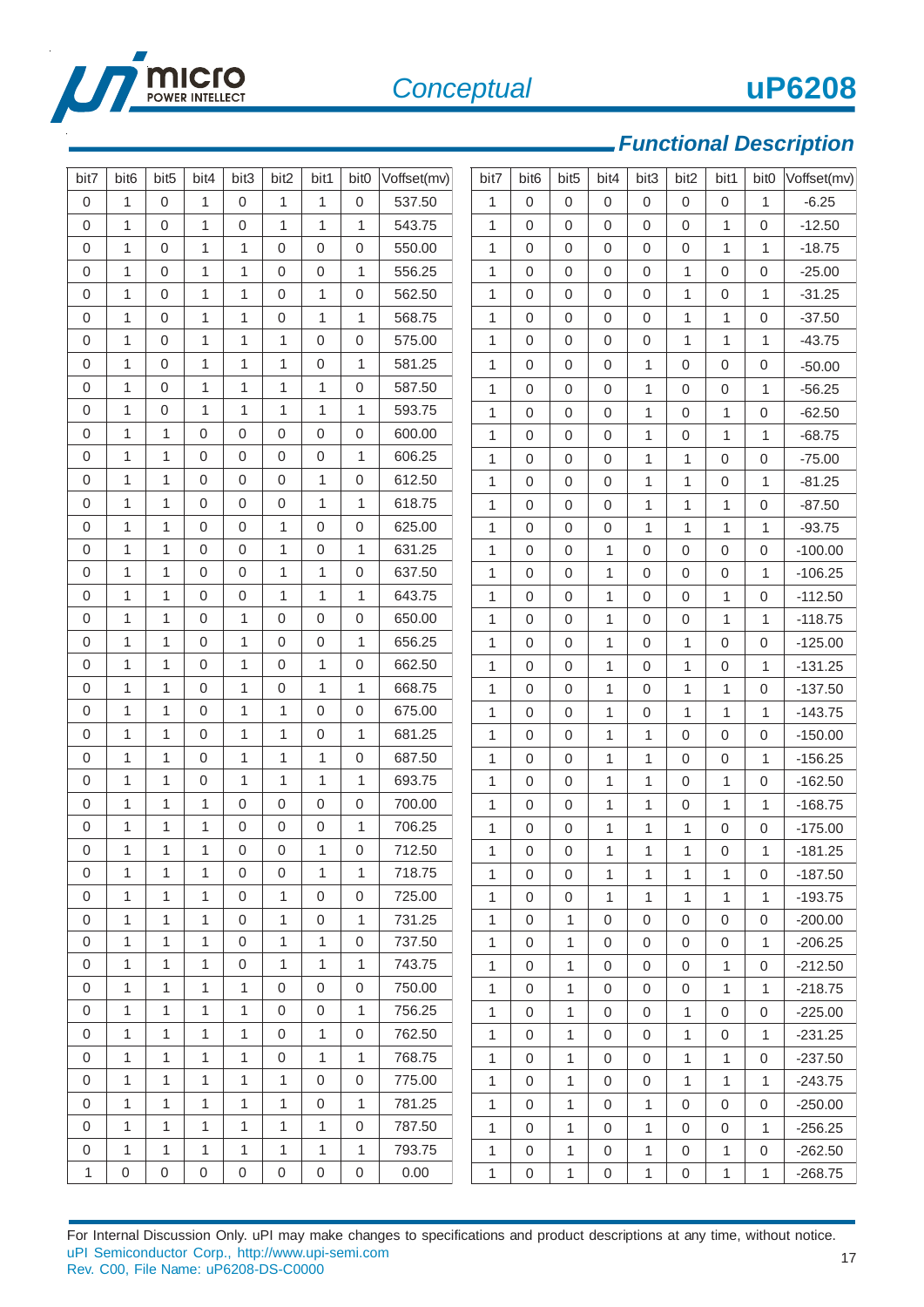

18

# *Functional Description*

| bit7         | bit <sub>6</sub> | bit <sub>5</sub> | bit4         | bit3                | bit2         | bit1             | bit <sub>0</sub> | Voffset(mv) | bit7         | bit <sub>6</sub> | bit <sub>5</sub> | bit4         | bit3         | bit2         | bit1             | bit <sub>0</sub> | Voffset(mv) |
|--------------|------------------|------------------|--------------|---------------------|--------------|------------------|------------------|-------------|--------------|------------------|------------------|--------------|--------------|--------------|------------------|------------------|-------------|
| $\mathbf{1}$ | $\mathbf 0$      | $\mathbf{1}$     | $\mathbf 0$  | $\mathbf{1}$        | $\mathbf{1}$ | 0                | $\mathbf 0$      | $-275.00$   | 1            | 1                | $\mathbf 0$      | 1            | $\mathbf{0}$ | 1            | 1                | $\boldsymbol{0}$ | $-537.50$   |
| $\mathbf{1}$ | 0                | 1                | $\mathbf{0}$ | 1                   | 1            | 0                | 1                | $-281.25$   | $\mathbf{1}$ | 1                | 0                | $\mathbf{1}$ | $\mathbf 0$  | $\mathbf{1}$ | $\mathbf{1}$     | 1                | $-543.75$   |
| 1            | 0                | 1                | 0            | $\mathbf{1}$        | 1            | $\mathbf{1}$     | $\mathbf 0$      | $-287.50$   | $\mathbf{1}$ | 1                | $\Omega$         | $\mathbf{1}$ | 1            | 0            | 0                | $\mathbf 0$      | $-550.00$   |
| $\mathbf{1}$ | 0                | 1                | $\mathbf{0}$ | 1                   | 1            | 1                | 1                | $-293.75$   | $\mathbf{1}$ | 1                | $\Omega$         | $\mathbf{1}$ | $\mathbf{1}$ | $\mathbf 0$  | 0                | 1                | $-556.25$   |
| $\mathbf{1}$ | $\mathbf 0$      | $\mathbf{1}$     | $\mathbf{1}$ | $\mathbf 0$         | $\mathbf 0$  | 0                | $\mathbf 0$      | $-300.00$   | $\mathbf{1}$ | 1                | $\Omega$         | 1            | 1            | 0            | $\mathbf{1}$     | $\mathbf 0$      | $-562.50$   |
| $\mathbf{1}$ | 0                | 1                | 1            | $\mathbf 0$         | 0            | 0                | 1                | $-306.25$   | $\mathbf{1}$ | $\mathbf{1}$     | $\Omega$         | $\mathbf{1}$ | $\mathbf{1}$ | $\mathbf 0$  | $\mathbf{1}$     | $\mathbf{1}$     | $-568.75$   |
| $\mathbf{1}$ | $\mathbf 0$      | 1                | $\mathbf{1}$ | $\mathbf 0$         | $\mathbf 0$  | $\mathbf{1}$     | $\mathbf 0$      | $-312.50$   | $\mathbf{1}$ | 1                | $\Omega$         | $\mathbf{1}$ | $\mathbf{1}$ | 1            | 0                | $\mathbf 0$      | $-575.00$   |
| $\mathbf{1}$ | $\overline{0}$   | 1                | $\mathbf{1}$ | 0                   | 0            | $\mathbf{1}$     | 1                | $-318.75$   | $\mathbf{1}$ | $\mathbf{1}$     | $\Omega$         | $\mathbf{1}$ | $\mathbf{1}$ | $\mathbf{1}$ | 0                | 1                | $-581.25$   |
| $\mathbf{1}$ | $\Omega$         | $\mathbf{1}$     | $\mathbf{1}$ | $\mathbf 0$         | 1            | 0                | $\mathbf 0$      | $-325.00$   | 1            | 1                | $\Omega$         | $\mathbf{1}$ | 1            | 1            | 1                | $\boldsymbol{0}$ | $-587.50$   |
| $\mathbf{1}$ | $\Omega$         | 1                | $\mathbf{1}$ | 0                   | 1            | 0                | 1                | $-331.25$   | $\mathbf{1}$ | $\mathbf{1}$     | $\Omega$         | $\mathbf{1}$ | $\mathbf{1}$ | $\mathbf{1}$ | $\mathbf{1}$     | $\mathbf{1}$     | $-593.75$   |
| 1            | 0                | 1                | $\mathbf{1}$ | $\mathbf 0$         | 1            | $\mathbf{1}$     | $\mathbf 0$      | $-337.50$   | $\mathbf{1}$ | 1                | 1                | 0            | $\mathbf{0}$ | 0            | 0                | $\mathbf 0$      | $-600.00$   |
| 1            | 0                | 1                | $\mathbf{1}$ | $\mathbf 0$         | 1            | $\mathbf{1}$     | 1                | $-343.75$   | $\mathbf{1}$ | $\mathbf{1}$     | 1                | $\Omega$     | $\Omega$     | $\mathbf 0$  | 0                | $\mathbf{1}$     | $-606.25$   |
| $\mathbf{1}$ | $\overline{0}$   | $\mathbf{1}$     | $\mathbf{1}$ | $\mathbf{1}$        | $\mathbf 0$  | 0                | $\mathbf 0$      | $-350.00$   | $\mathbf{1}$ | 1                | 1                | 0            | $\mathbf 0$  | 0            | $\mathbf{1}$     | $\boldsymbol{0}$ | $-612.50$   |
| $\mathbf{1}$ | $\Omega$         | 1                | $\mathbf{1}$ | 1                   | 0            | 0                | 1                | $-356.25$   | $\mathbf{1}$ | $\mathbf{1}$     | $\mathbf{1}$     | $\Omega$     | $\Omega$     | $\mathbf 0$  | $\mathbf{1}$     | $\mathbf{1}$     | $-618.75$   |
| $\mathbf{1}$ | 0                | $\mathbf{1}$     | $\mathbf{1}$ | $\mathbf{1}$        | $\mathbf 0$  | $\mathbf{1}$     | $\mathbf 0$      | $-362.50$   | 1            | 1                | 1                | 0            | $\Omega$     | 1            | 0                | $\mathbf 0$      | $-625.00$   |
| 1            | $\overline{0}$   | 1                | $\mathbf{1}$ | 1                   | 0            | $\mathbf{1}$     | 1                | $-368.75$   | $\mathbf{1}$ | $\mathbf{1}$     | 1                | $\Omega$     | $\Omega$     | $\mathbf{1}$ | 0                | $\mathbf{1}$     | $-631.25$   |
| $\mathbf{1}$ | 0                | 1                | 1            | 1                   | 1            | 0                | $\mathbf 0$      | $-375.00$   | $\mathbf{1}$ | 1                | 1                | $\Omega$     | $\mathbf 0$  | $\mathbf{1}$ | 1                | $\boldsymbol{0}$ | $-637.50$   |
| $\mathbf 1$  | 0                | 1                | $\mathbf{1}$ | $\mathbf{1}$        | $\mathbf{1}$ | 0                | $\mathbf{1}$     | $-381.25$   | $\mathbf{1}$ | $\mathbf{1}$     | 1                | $\Omega$     | $\mathbf 0$  | $\mathbf{1}$ | $\mathbf{1}$     | $\mathbf{1}$     | $-643.75$   |
| $\mathbf{1}$ | 0                | 1                | $\mathbf{1}$ | 1                   | 1            | $\mathbf{1}$     | $\boldsymbol{0}$ | $-387.50$   | 1            | 1                | 1                | $\Omega$     | 1            | 0            | 0                | 0                | $-650.00$   |
| $\mathbf{1}$ | 0                | $\mathbf{1}$     | $\mathbf{1}$ | $\mathbf{1}$        | $\mathbf{1}$ | $\mathbf{1}$     | $\mathbf{1}$     | $-393.75$   | $\mathbf{1}$ | 1                | 1                | $\Omega$     | $\mathbf{1}$ | $\mathbf 0$  | 0                | 1                | $-656.25$   |
| $\mathbf{1}$ | 1                | $\mathbf 0$      | $\mathbf{0}$ | $\mathbf 0$         | 0            | 0                | $\mathbf 0$      | $-400.00$   | 1            | 1                | 1                | 0            | 1            | 0            | 1                | $\boldsymbol{0}$ | $-662.50$   |
| $\mathbf{1}$ | $\mathbf{1}$     | $\mathbf 0$      | $\mathbf{0}$ | $\mathbf 0$         | 0            | 0                | $\mathbf{1}$     | $-406.25$   | $\mathbf{1}$ | 1                | 1                | $\mathbf 0$  | 1            | 0            | 1                | 1                | $-668.75$   |
| 1            | 1                | $\mathbf 0$      | $\mathbf{0}$ | $\mathbf 0$         | $\mathbf 0$  | $\mathbf{1}$     | $\boldsymbol{0}$ | $-412.50$   | 1            | 1                | 1                | $\Omega$     | 1            | 1            | 0                | $\mathbf 0$      | $-675.00$   |
| 1            | 1                | $\mathbf 0$      | $\mathbf{0}$ | $\mathbf 0$         | 0            | $\mathbf{1}$     | 1                | $-418.75$   | 1            | 1                | 1                | $\Omega$     | 1            | 1            | 0                | 1                | $-681.25$   |
| 1            | 1                | $\mathbf 0$      | $\mathbf{0}$ | $\mathbf 0$         | 1            | 0                | $\mathbf 0$      | $-425.00$   | 1            | 1                | 1                | 0            | 1            | 1            | 1                | $\boldsymbol{0}$ | $-687.50$   |
| $\mathbf{1}$ | $\mathbf{1}$     | $\Omega$         | $\mathbf 0$  | $\mathbf 0$         | 1            | 0                | 1                | $-431.25$   | $\mathbf{1}$ | 1                | 1                | $\mathbf 0$  | 1            | 1            | 1                | 1                | $-693.75$   |
| $\mathbf{1}$ | 1                | 0                | $\mathbf 0$  | $\mathbf 0$         | 1            | $\mathbf{1}$     | $\mathbf 0$      | $-437.50$   | 1            | 1                | 1                | 1            | $\mathbf{0}$ | 0            | 0                | $\boldsymbol{0}$ | $-700.00$   |
| $\mathbf{1}$ | 1                | $\mathbf 0$      | 0            | $\mathsf{O}\xspace$ | 1            | $\mathbf{1}$     | 1                | $-443.75$   | $\mathbf{1}$ | 1                | 1                | $\mathbf{1}$ | $\mathbf 0$  | $\mathbf 0$  | 0                | 1                | $-706.25$   |
| 1            | 1                | 0                | 0            | 1                   | 0            | 0                | $\boldsymbol{0}$ | $-450.00$   | $\mathbf{1}$ | 1                | 1                | $\mathbf{1}$ | $\mathbf 0$  | $\mathbf 0$  | 1                | 0                | $-712.50$   |
| 1            | 1                | $\Omega$         | $\mathbf 0$  | 1                   | 0            | 0                | 1                | $-456.25$   | 1            | 1                | $\mathbf{1}$     | 1            | $\mathbf 0$  | $\mathbf 0$  | 1                | 1                | $-718.75$   |
| $\mathbf{1}$ | $\mathbf{1}$     | $\mathbf 0$      | $\mathbf 0$  | 1                   | 0            | $\mathbf{1}$     | $\mathbf 0$      | $-462.50$   | $\mathbf{1}$ | 1                | 1                | $\mathbf{1}$ | $\mathbf 0$  | 1            | $\mathbf 0$      | $\mathbf 0$      | $-725.00$   |
| $\mathbf{1}$ | $\mathbf{1}$     | $\mathbf 0$      | $\mathbf 0$  | $\mathbf{1}$        | 0            | $\mathbf{1}$     | $\mathbf{1}$     | $-468.75$   | $\mathbf{1}$ | $\mathbf{1}$     | 1                | $\mathbf{1}$ | $\mathbf 0$  | 1            | $\mathbf 0$      | $\mathbf{1}$     | $-731.25$   |
| $\mathbf{1}$ | $\mathbf{1}$     | 0                | $\mathbf 0$  | 1                   | $\mathbf{1}$ | $\mathsf 0$      | $\mathbf 0$      | $-475.00$   | $\mathbf{1}$ | 1                | $\mathbf{1}$     | 1            | $\mathbf 0$  | 1            | 1                | $\mathbf 0$      | $-737.50$   |
| $\mathbf{1}$ | $\mathbf{1}$     | $\mathbf 0$      | $\mathbf 0$  | $\mathbf{1}$        | 1            | $\mathsf 0$      | $\mathbf{1}$     | $-481.25$   | $\mathbf{1}$ | $\mathbf{1}$     | $\mathbf{1}$     | $\mathbf{1}$ | $\mathbf 0$  | $\mathbf{1}$ | $\mathbf{1}$     | $\mathbf{1}$     | $-743.75$   |
| 1            | 1                | 0                | $\mathbf{0}$ | 1                   | 1            | $\mathbf{1}$     | $\mathbf 0$      | $-487.50$   | 1            | 1                | 1                | $\mathbf{1}$ | $\mathbf{1}$ | 0            | $\boldsymbol{0}$ | $\mathbf 0$      | $-750.00$   |
| $\mathbf{1}$ | $\mathbf{1}$     | $\mathbf 0$      | $\mathbf 0$  | 1                   | 1            | $\mathbf{1}$     | 1                | $-493.75$   | $\mathbf{1}$ | 1                | 1                | $\mathbf{1}$ | $\mathbf{1}$ | 0            | $\boldsymbol{0}$ | $\mathbf{1}$     | $-756.25$   |
| $\mathbf{1}$ | $\mathbf{1}$     | 0                | $\mathbf{1}$ | $\mathbf 0$         | 0            | 0                | $\mathbf 0$      | $-500.00$   | $\mathbf{1}$ | 1                | 1                | $\mathbf{1}$ | $\mathbf{1}$ | 0            | 1                | $\mathbf 0$      | $-762.50$   |
| $\mathbf{1}$ | $\mathbf{1}$     | $\mathbf 0$      | $\mathbf{1}$ | $\mathbf 0$         | $\mathbf 0$  | $\boldsymbol{0}$ | 1                | $-506.25$   | $\mathbf{1}$ | $\mathbf{1}$     | $\mathbf{1}$     | $\mathbf{1}$ | $\mathbf{1}$ | $\mathbf 0$  | $\mathbf{1}$     | $\mathbf{1}$     | $-768.75$   |
| 1            | 1                | $\mathbf 0$      | $\mathbf{1}$ | 0                   | $\mathbf 0$  | $\mathbf{1}$     | $\mathbf 0$      | $-512.50$   | $\mathbf{1}$ | 1                | 1                | $\mathbf{1}$ | $\mathbf{1}$ | $\mathbf{1}$ | 0                | $\mathbf 0$      | $-775.00$   |
| $\mathbf{1}$ | 1                | $\mathbf 0$      | $\mathbf{1}$ | 0                   | $\mathbf 0$  | $\mathbf{1}$     | 1                | $-518.75$   | $\mathbf{1}$ | 1                | 1                | $\mathbf{1}$ | $\mathbf{1}$ | $\mathbf{1}$ | 0                | $\mathbf{1}$     | $-781.25$   |
| 1            | 1                | 0                | $\mathbf{1}$ | 0                   | 1            | $\mathsf 0$      | $\mathbf 0$      | $-525.00$   | $\mathbf{1}$ | 1                | 1                | 1            | $\mathbf{1}$ | 1            | $\mathbf{1}$     | $\boldsymbol{0}$ | $-787.50$   |
| 1            | $\mathbf{1}$     | $\mathbf 0$      | $\mathbf{1}$ | $\boldsymbol{0}$    | $\mathbf{1}$ | $\boldsymbol{0}$ | $\mathbf{1}$     | $-531.25$   | $\mathbf{1}$ | $\mathbf{1}$     | 1                | $\mathbf{1}$ | $\mathbf{1}$ | 1            | $\mathbf{1}$     | $\mathbf{1}$     | $-793.75$   |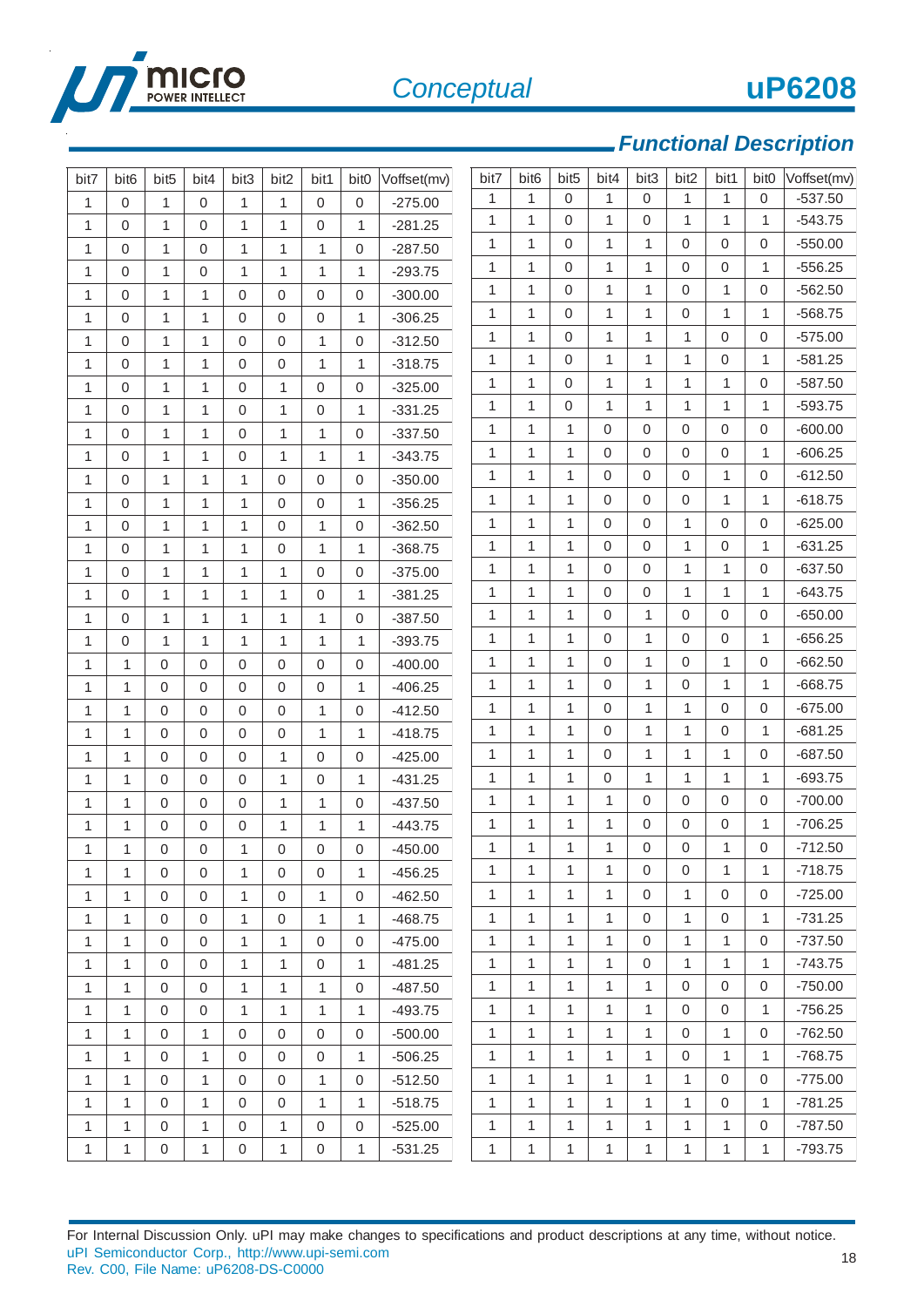

# *Absolute Maximum Rating*

| ESD Rating (Note 2) |  |
|---------------------|--|

## *Thermal Information*

| Package Thermal Resistance (Note 3)               |      |
|---------------------------------------------------|------|
|                                                   |      |
| Power Dissipation, $P_p \otimes TA = 25^{\circ}C$ |      |
|                                                   | 2.3W |

## *Recommended Operation Conditions*

| Supply Input Voltage, $V_{ccs}$ …………………………………………………………………………………………… 4.5V to 5.5V |  |
|----------------------------------------------------------------------------------|--|

## *Electrical Characteristics*

| <b>Parameter</b>                | <b>Symbol</b>                        | <b>Test Conditions</b> | Min                      | <b>Typ</b>               | <b>Max</b>               | <b>Units</b>  |
|---------------------------------|--------------------------------------|------------------------|--------------------------|--------------------------|--------------------------|---------------|
| <b>Supply Input</b>             |                                      |                        |                          |                          |                          |               |
| Supply Input Voltage            | $V_{CC5}$                            |                        | 4.5                      | --                       | 5.5                      | $\vee$        |
| V <sub>cc5</sub> POR Threshold  |                                      |                        | 4.1                      | 4.3                      | 4.5                      | V             |
| V <sub>CC5</sub> POR Hysteresis |                                      | 5VCC Falling.          | $\overline{a}$           | 0.1                      | $\overline{a}$           | V             |
| <b>Supply Current</b>           | $I_{CC5}$                            | No Switching           | $\overline{\phantom{a}}$ | 5                        | $\overline{\phantom{m}}$ | mA            |
| <b>Error Amplifier</b>          |                                      |                        |                          |                          |                          |               |
| Offset Voltage                  | $\rm V_{\rm OS(EA)}$                 |                        | $-1$                     | $\overline{\phantom{a}}$ | 1                        | mV            |
| Input Bias Current              | $I_{EA}$                             |                        | $-10$                    | --                       | 10                       | nA            |
| <b>Gain Bandwidth Product</b>   | $GBW_{EA}$                           |                        | $\overline{\phantom{a}}$ | 10                       | $\overline{a}$           | <b>MHz</b>    |
| <b>Voltage Accuracy</b>         |                                      |                        |                          |                          |                          |               |
|                                 |                                      | 1.0V to 1.6V           | $-0.5$                   | $\overline{\phantom{m}}$ | 0.5                      | $\frac{0}{0}$ |
| <b>DAC Output Accuracy</b>      | $V_{FB}$                             | 0.8V to 1.0V           | $-8$                     | $\overline{a}$           | 8                        | mV            |
|                                 |                                      | 0.5V to 0.8V           | $-10$                    | --                       | 10                       | mV            |
| <b>Soft Start</b>               |                                      |                        |                          |                          |                          |               |
| <b>Soft Start Current</b>       | $I_{\rm SS}$                         | Normal                 | $\overline{\phantom{a}}$ | 32                       | $\overline{\phantom{a}}$ | uA            |
| <b>VTT Input</b>                |                                      |                        |                          |                          |                          |               |
| Input Low                       | $V_{\frac{\frac{1}{2}}{\frac{1}{2}}$ |                        | $\overline{\phantom{a}}$ | 0.75                     | $\overline{\phantom{a}}$ | V             |
| Input High                      | $V_{\frac{\ H(VTT\ )}{\ T\ }}$       |                        | $\overline{\phantom{m}}$ | 0.85                     | --                       | V             |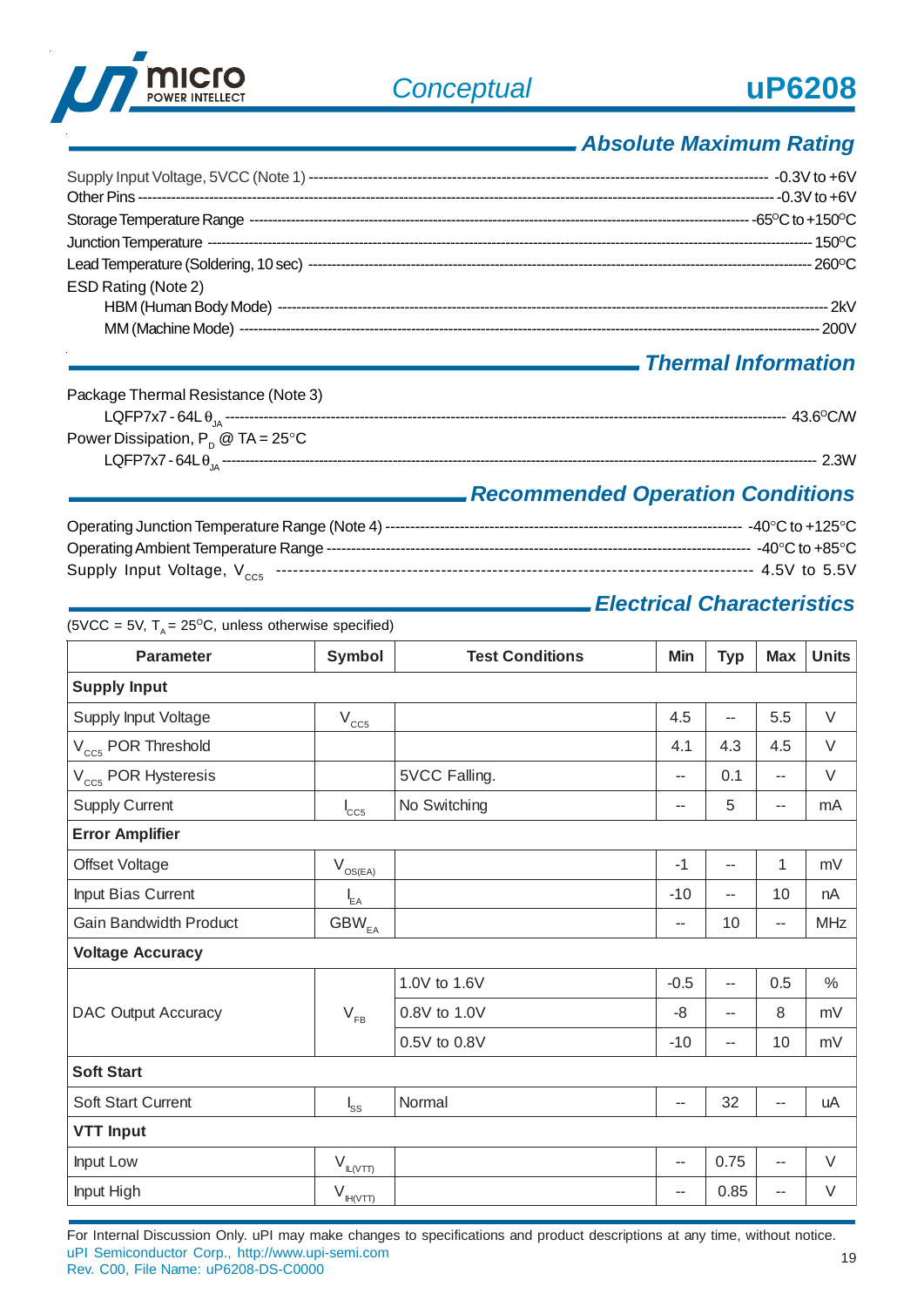



## *Electrical Characteristics*

| <b>Parameter</b>                                             | <b>Symbol</b>                                           | <b>Test Conditions</b>            | Min   | <b>Typ</b>               | <b>Max</b> | <b>Units</b> |
|--------------------------------------------------------------|---------------------------------------------------------|-----------------------------------|-------|--------------------------|------------|--------------|
| <b>VTT Input</b>                                             |                                                         |                                   |       |                          |            |              |
| Input Current                                                | $I_{\vee \pi}$                                          |                                   | $-3$  | --                       | 3          | uA           |
| <b>EN Input</b>                                              |                                                         |                                   |       |                          |            |              |
| Input Low                                                    | $\mathsf{V}_{\mathsf{I\!I\!I\!I\!I\!I}}$                |                                   | --    | 1                        | --         | V            |
| Input High                                                   | $\mathsf{V}_{\mathsf{I\!H\!I\!I\!I\!I\!I}}$             |                                   | --    | 1.1                      | --         | V            |
| Input Curent                                                 | $I_{EN}$                                                |                                   | $-1$  | --                       | 1          | uA           |
| <b>VID Input</b>                                             |                                                         |                                   |       |                          |            |              |
| Input Low                                                    | $V_{\mathbb{L}(\underline{VID})}$                       | $VTT = 1.2V$                      | 0.5   | $\overline{a}$           | --         | V            |
| Input High                                                   | $\mathsf{V}_{\mathbb{H}(\text{VID})}$                   | $VT = 1.2V$                       | --    | --                       | 0.7        | $\vee$       |
| Input Curent                                                 | $\mathsf{l}_{\mathsf{VID}}$                             |                                   | $-1$  | $-$                      | 1          | uA           |
| <b>VIDOFF Delay Time</b>                                     | $T_{VIDOFF}$                                            |                                   | --    | 20                       | --         | <b>US</b>    |
| <b>Oscillator</b>                                            |                                                         |                                   |       |                          |            |              |
| <b>Frequency Range</b>                                       | $\mathsf{F}_{\scriptscriptstyle\mathsf{SW}}$            |                                   | 100   | --                       | 1000       | kHz          |
| <b>Frequency Variation</b>                                   |                                                         | $R_{RT} = 26k\Omega$              | 270   | 300                      | 330        | kHz          |
| Max Duty                                                     |                                                         | $R_{RT} = 26k\Omega$              | --    | 50                       | --         | $\%$         |
| Output Voltage                                               | $V_{RT}$                                                |                                   | 1.1   | 1.2                      | 1.3        | V            |
| <b>Current Sense Amplifier</b>                               |                                                         |                                   |       |                          |            |              |
| Offset Voltage                                               | $V_{OS(CSA)}$                                           | No Load, Guaranteed by Design     | $-1$  | --                       | 1          | mV           |
| Input Bias Current                                           |                                                         |                                   | $-10$ | --                       | 10         | nA           |
| <b>Gain Bandwidth Product</b>                                | $\mathbf{G}_{\textsc{BW}(\textsc{csa})}$                |                                   | --    | 10                       | --         | <b>MHz</b>   |
| <b>Current Balance Voltage Control Current Source (VCCS)</b> |                                                         |                                   |       |                          |            |              |
| Offset Voltage                                               | $V_{OS(VCCS)}$                                          |                                   | $-2$  | $\overline{\phantom{m}}$ | 2          | mV           |
| Transconductance                                             | $GM_{\text{v}\underline{\text{c}\underline{\text{c}}}}$ |                                   | --    | 1.33                     | --         | $1/k\Omega$  |
| <b>Gain Bandwidth Product</b>                                | $G_{BW(VCCS)}$                                          |                                   | --    | 10                       | --         | <b>MHz</b>   |
| <b>PWM Output</b>                                            |                                                         |                                   |       |                          |            |              |
| Output Low Voltage                                           | $V_{OL(PWM)}$                                           | $I_{SINK} = 4mA$                  | --    | $\overline{a}$           | 0.2        | $\vee$       |
| Output High Voltage                                          | $V_{OH(PWM)}$                                           | $I_{\text{SOLRCE}} = 4 \text{mA}$ | 4.7   | $\overline{\phantom{m}}$ | --         | V            |
| <b>PWRGD Ouput</b>                                           |                                                         |                                   |       |                          |            |              |
| Output Low Voltage                                           | $V_{OL(PWRGD)}$                                         | $I_{SINK} = 4mA$                  | --    | --                       | 0.2        | $\vee$       |
| <b>Current Monitoring</b>                                    |                                                         |                                   |       |                          |            |              |
| <b>IMON Output Voltage</b>                                   |                                                         |                                   | --    | $\overline{a}$           | 1.1        | $\vee$       |
| <b>IMON Voltage Variation</b>                                |                                                         | Full Load                         | $-10$ | ۰.                       | 10         | $\%$         |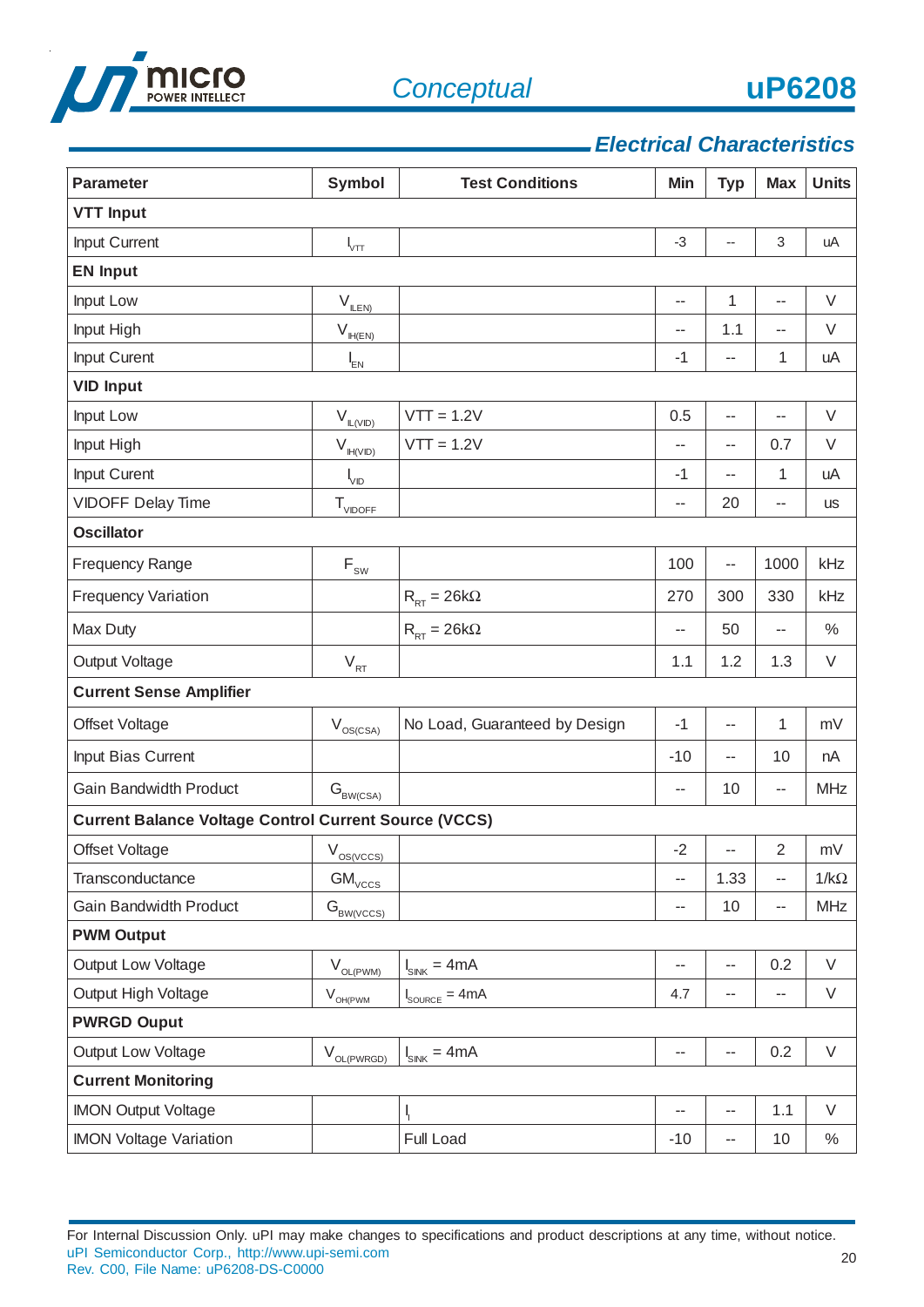



## *Electrical Characteristics*

| <b>Parameter</b>               | Symbol           | <b>Test Conditions</b>              | Min   | <b>Typ</b> | <b>Max</b> | <b>Units</b> |
|--------------------------------|------------------|-------------------------------------|-------|------------|------------|--------------|
| <b>Protection</b>              |                  |                                     |       |            |            |              |
| <b>OVP Threshold</b>           | $V_{_{\rm OVP}}$ | $V_{\text{OUT}}$ - $V_{\text{EAP}}$ | $- -$ | 150        | --         | mV           |
| <b>OVP Dealy</b>               | $T_{_{\rm OVP}}$ |                                     | --    | 20         | --         | <b>US</b>    |
| <b>IMAX1 Output Voltage</b>    |                  |                                     | 1.1   | $-$        | 1.3        | V            |
| Channel Current OCP Daly       | $^{\prime}$ OCP1 |                                     | $- -$ | 20         | $- -$      | <b>US</b>    |
| <b>IMAX Input Threshold</b>    |                  |                                     | 1.1   | $-$        | 1.3        | $\vee$       |
| <b>Total Current OCP Dealy</b> | OCP <sub>2</sub> |                                     | $- -$ | 20         | $- -$      | <b>US</b>    |

**Note 1.** Stresses listed as the above "Absolute Maximum Ratings" may cause permanent damage to the device. These are for stress ratings. Functional operation of the device at these or any other conditions beyond those indicated in the operational sections of the specifications is not implied. Exposure to absolute maximum rating conditions for extended periods may remain possibility to affect device reliability.

**Note 2.** Devices are ESD sensitive. Handling precaution recommended.

 $\bf{Note 3.}$   $\theta_{\rm JA}$  is measured in the natural convection at  $\sf T_{\rm_A}$  = 25°C on a low effective thermal conductivity test board of JEDEC 51-3 thermal measurement standard.

**Note 4.** The device is not guaranteed to function outside its operating conditions.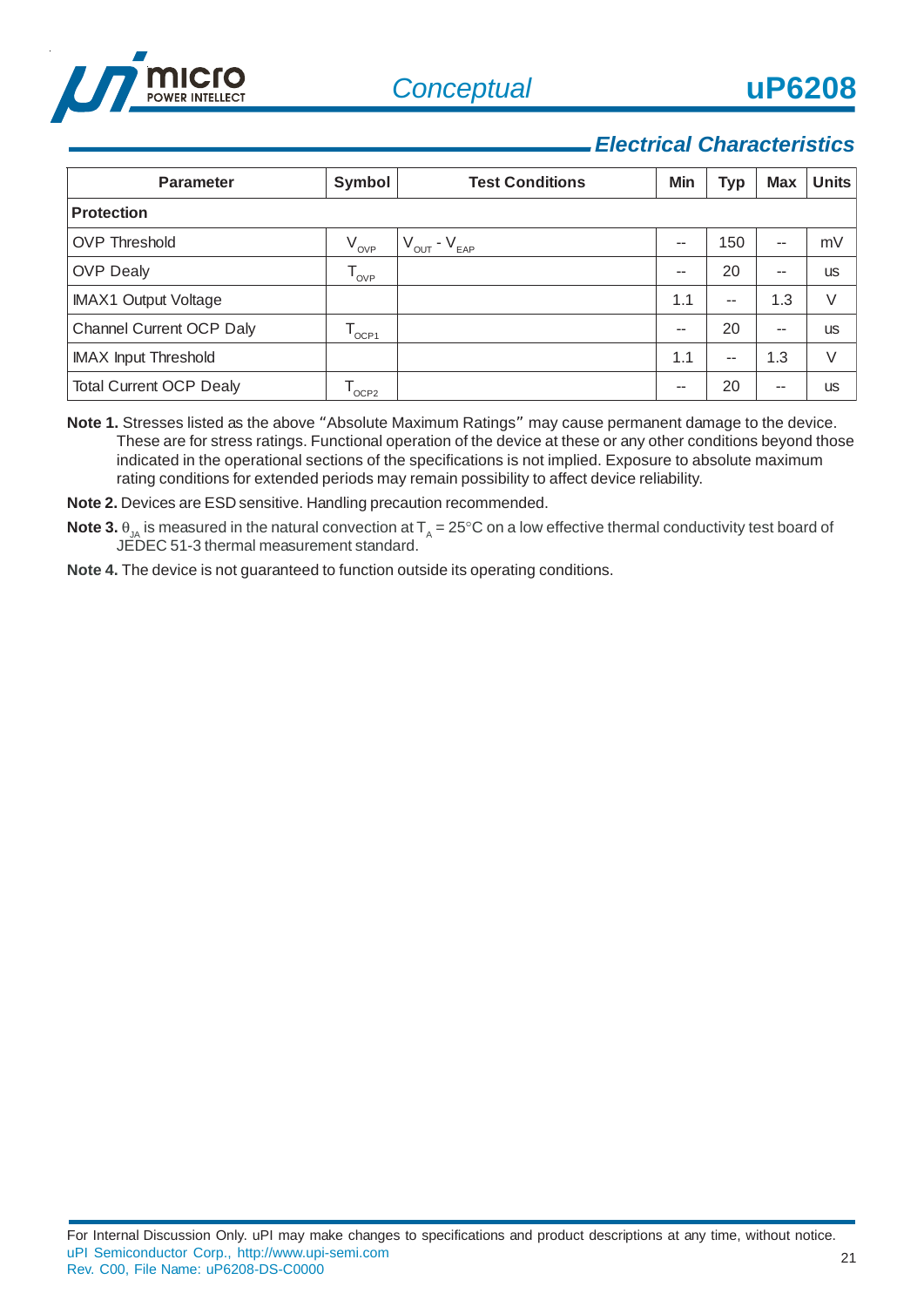

*Typical Operation Characteristics*

This page is intentionally left blank and will be update later.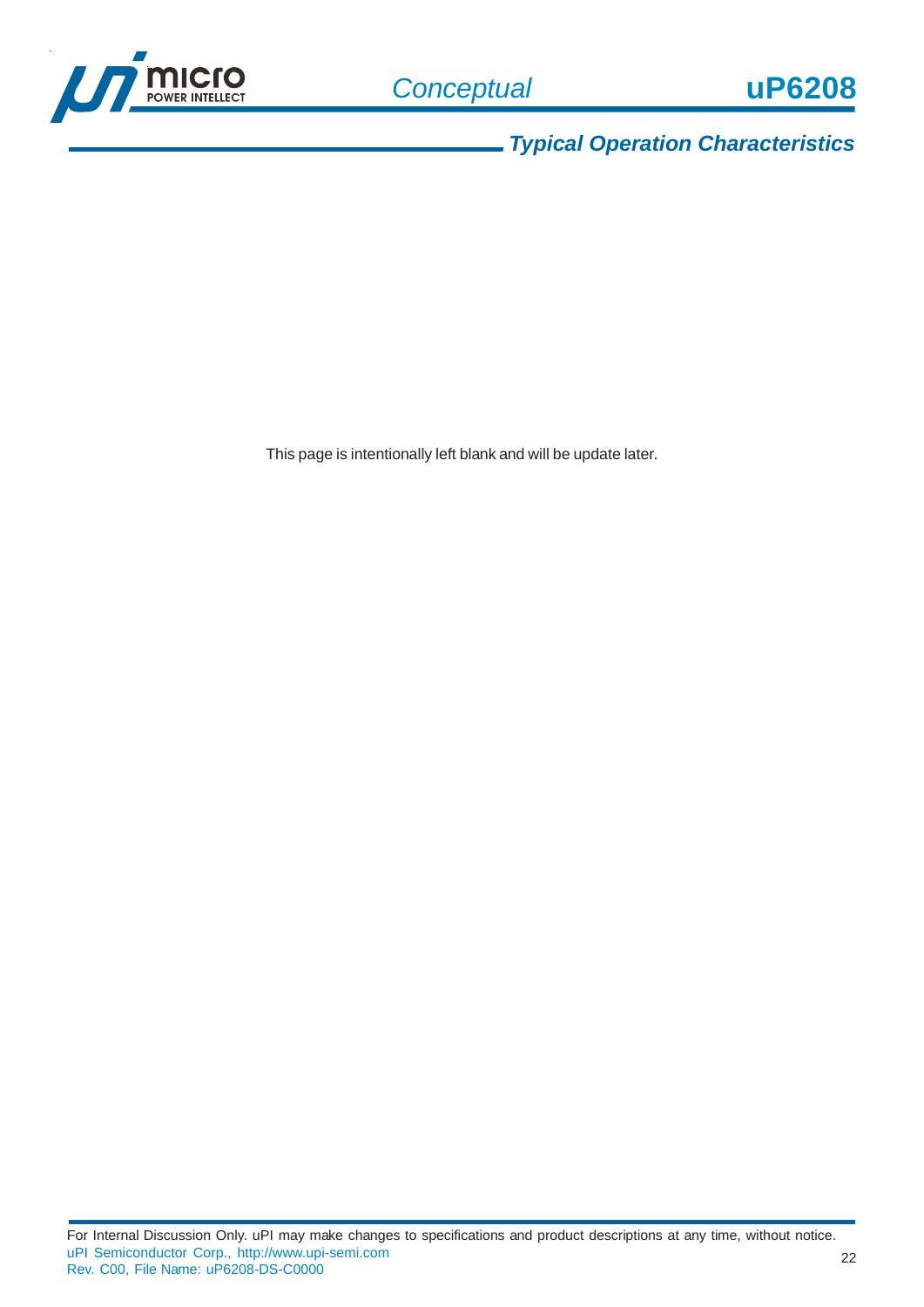

*Application Information*

This page is intentionally left blank and will be update later.